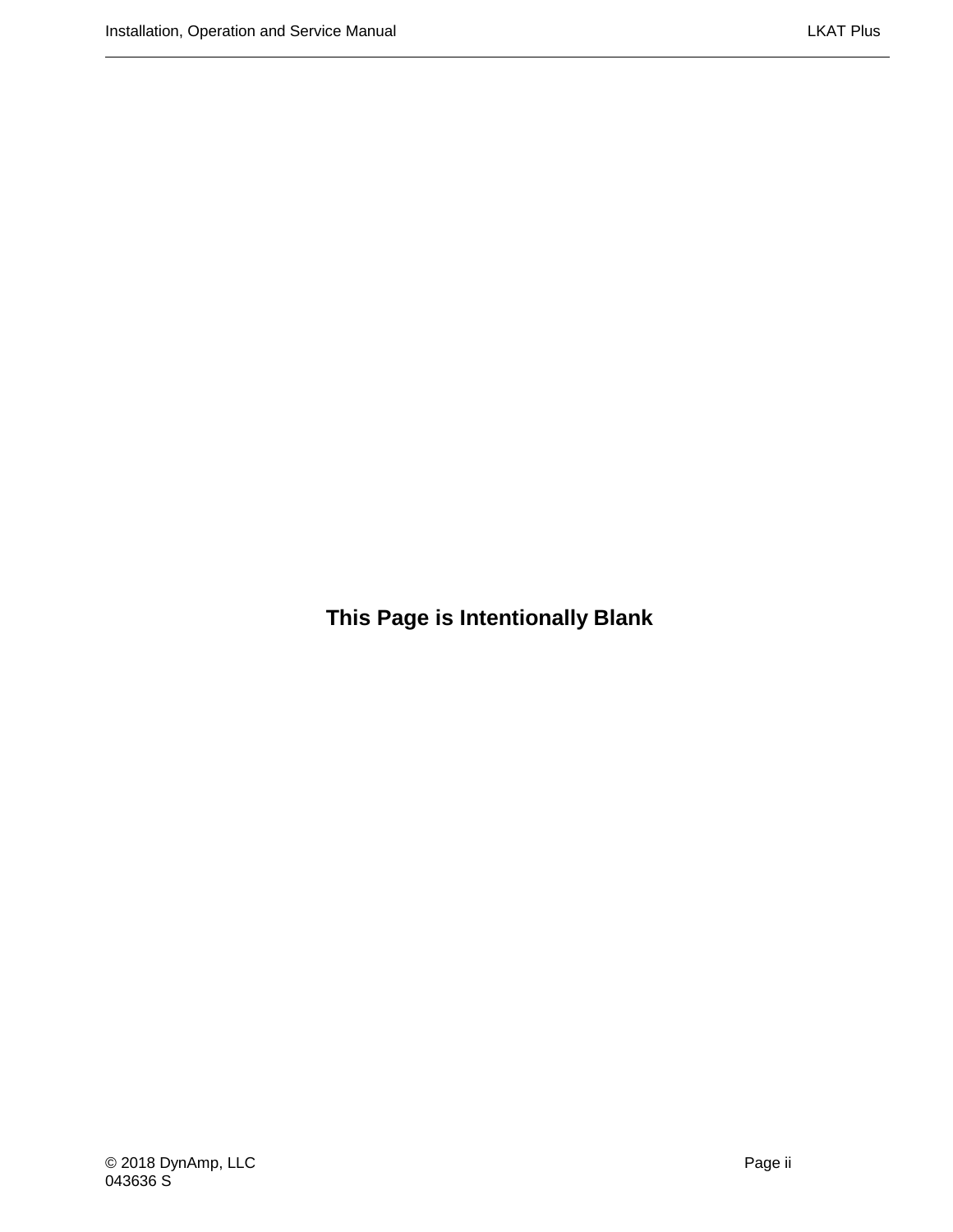# <span id="page-2-0"></span>**DYNAMP, LLC WARRANTY**

Items and components manufactured by Seller for permanent installation are warranted to be free from defects in material and workmanship for a period of two (2) years from the date of shipment.

Items and components manufactured by Seller for portable and temporary use in more than one location are warranted to be free from defects in material and workmanship for a period of eighteen (18) months from the date of shipment.

Items and components not manufactured and resold by Seller are warranted by their manufacturer.

Warranty repair shall be, at DynAmp's option, in the form of repair or replacement of the defective items or components. Concerning warranty repairs, DynAmp, LLC will be responsible for DynAmp provided time, material and transportation costs (shipping or travel). Actual method of warranty repair / correction will be determined by DynAmp, LLC at DynAmp's sole option. Such warranty repair shall constitute a fulfillment of all DynAmp, LLC liabilities in respect to said items and components. In no event shall DynAmp, LLC be liable for consequential damages.

Information in this document is subject to change without notice.

© 2001, 2002, 2003, 2004, 2005, 2006, 2009, 2010, 2011, 2012, 2016, 2018 DynAmp, LLC. All rights reserved.

Reproduction in any manner whatsoever for purposes other than installation, operation or service by the purchaser or end user without the written permission of DynAmp, LLC is strictly forbidden.

This manual is part of the complete set of product documentation that includes installation, operation, and service instructions, drawings and test results. Users should evaluate the information in the context of the complete set of product documentation and their particular applications. DynAmp, LLC assumes no liability for any incidental, indirect, or consequential damages arising from the use of this documentation.

While all information presented is believed to be reliable and in accordance with accepted engineering practices, DynAmp, LLC makes no warranties as to the completeness of the information.

All trademarks used in association with LKAT Plus are trademarks of DynAmp, LLC.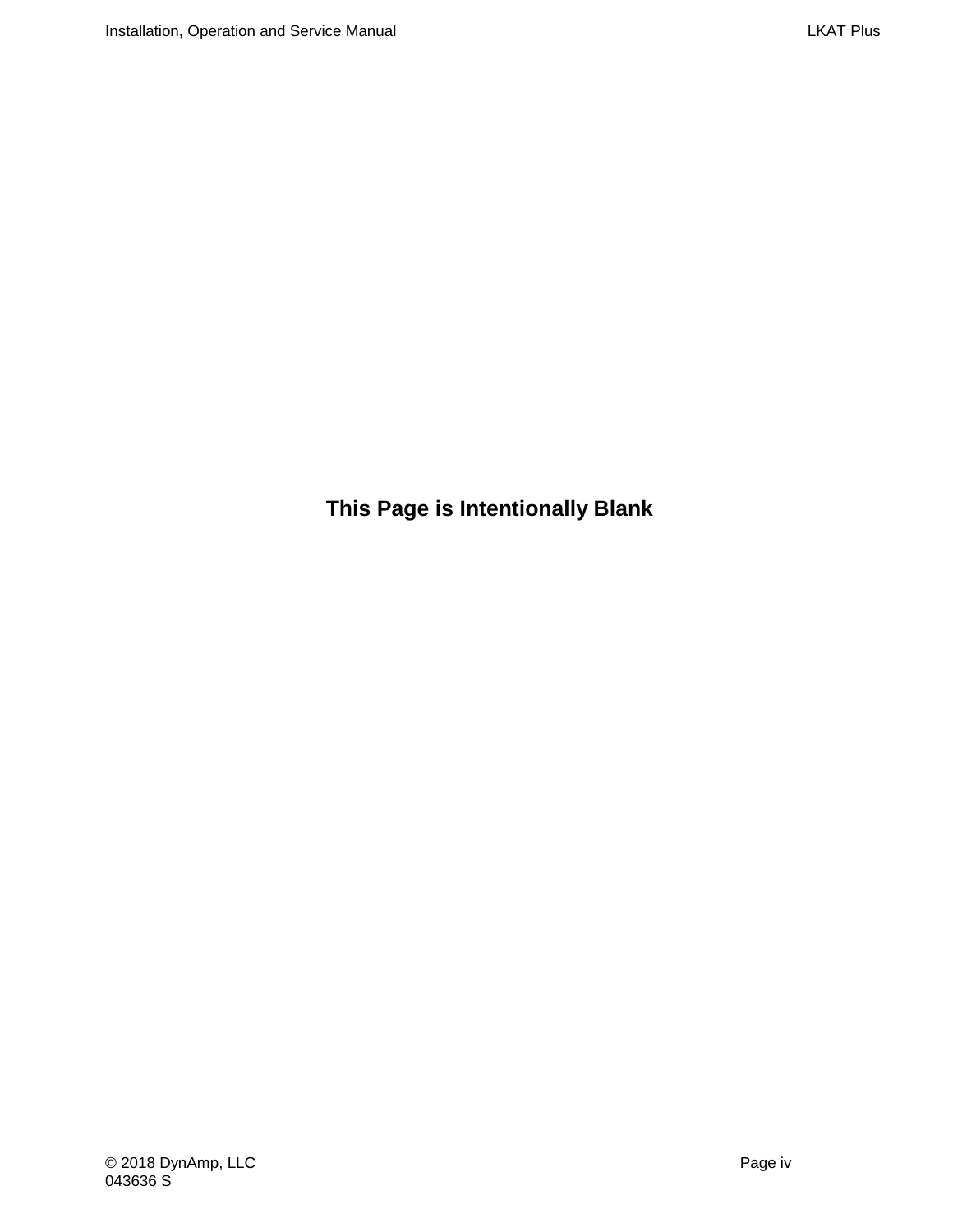The LKAT Plus Bi-Directional High Current Measurement System may be used with or without the optional Protection Extensions ("PE") and / or RMS Display PC board assemblies. All configurations of the LKAT Plus System conform to the latest European directives and standards concerning safety and electromagnetic compatibility.

#### **Application of Council Directive(s):**

73/23/EEC, 89/336/EEC and 93/68/EEC.

#### **Standards to which conformity is declared:**

**Electrical Equipment for measurement, control, and laboratory use - EMC Requirements, EN61326:1997 edition, including Amendment 1:1998 and Amendment 2:2001**

- **EN55022:1998 edition** Information technology equipment radio disturbance characteristics – Limits and methods of measurements
- **EN61000-3-2:2000 edition** Electromagnetic Compatibility-Part 3:Testing and measurement techniques – Section 2: Harmonic current emissions
- **EN61000-3-3:1995 edition** Electromagnetic Compatibility-Part 3:Testing and measurement techniques – Section 3: Voltage fluctuation and flicker test
- **EN61000-4-2:1995 edition** Electromagnetic Compatibility-Part 4:Testing and measurement techniques – Section 2: Electrostatic discharge immunity test
- **EN61000-4-3:1996 edition** Electromagnetic Compatibility-Part 4:Testing and measurement techniques – Section 3: Radiated, radio-frequency, electromagnetic field immunity test
- **EN61000-4-4:1995 edition** Electromagnetic Compatibility-Part 4:Testing and measurement techniques – Section 4: Electrical fast transient/burst immunity test
- **EN61000-4-5:1995 edition** Electromagnetic Compatibility-Part 4:Testing and measurement techniques – Section 5: Surge immunity test
- **EN61000-4-6:1995 edition** Electromagnetic Compatibility-Part 4:Testing and measurement techniques – Section 6: Conducted immunity test
- **EN61000-4-11:1995 edition** Electromagnetic Compatibility-Part 4:Testing and measurement techniques – Section 11: Voltage dips and interruptions immunity test immunity test

#### **Safety Standards:**

• **EN61010-1:2001 edition** - Safety of Electrical Equipment; Part I

# $\epsilon$

# **Note**

According to EN 61326, the manufacturer must state the degradation of performance level acceptable during immunity tests. Unless otherwise noted in the manual or data sheet, DynAmp, LLC limits degradation during immunity tests for this equipment to < 1% FS for A-criterion tests.

Under a small number of test conditions, the visual reading of optional RMS Display PC board assembly may deviate up to –35% FS. The display reading returns to specified performance when the RF disturbance is removed. This performance level is acceptable according EN 61326 B-criterion.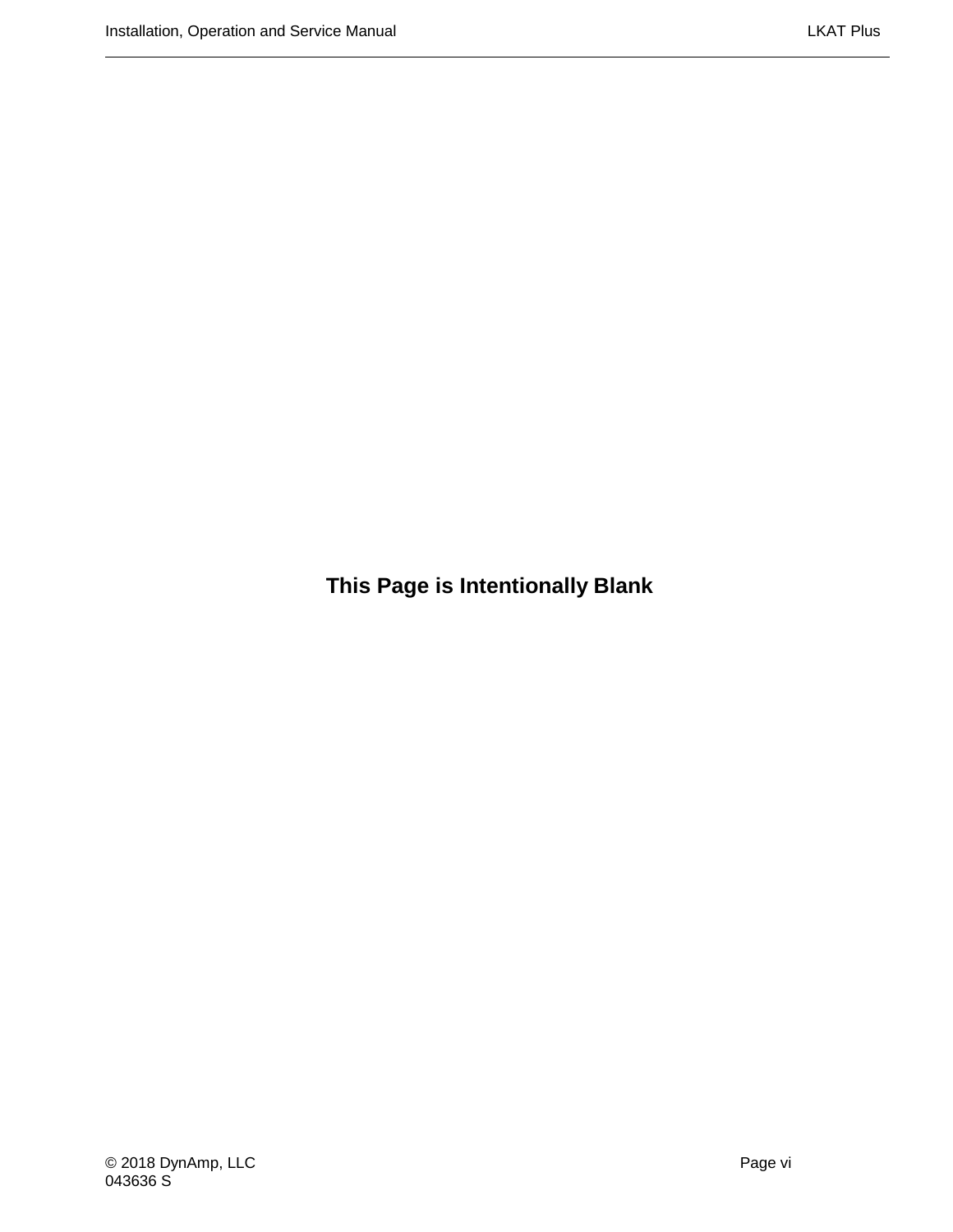# <span id="page-6-0"></span>**HAZARD WARNING!**



**GENERAL**

All installation, maintenance and service must be performed by qualified technicians who are familiar with the warnings and instructions of this manual.

Disconnect power to the system before servicing.

Use of the equipment in a manner not specified by the manufacturer can impair the protection provided within.

The enclosure cover must remain closed at all times during operation to ensure safety of personnel. The cover may be opened using a screwdriver; however, only authorized personnel or technicians should be allowed to open and service the unit.

DynAmp, LLC does not assume liability for the customer's failure to comply with the rules and requirements provided in this manual.



**HAZARDOUS VOLTAGE**

This equipment is designed to be connected to hazardous electric voltages. Ignoring the installation precautions and warnings can result in severe personal injury or equipment damage.

To avoid the risk of electrical shock or fire, the safety instructions and guidelines in this manual must be followed. The electrical specifications must not be exceeded and the unit must be installed according to directions provided.



**INSTALLATION**

**Symbol** 

**Identification:**

This equipment is intended for indoor or outdoor use. It should be mounted in a well-ventilated area, away from high heat, dust, and corrosive atmosphere. The ambient temperature must not exceed 80°C for the measuring head and 50°C for the electronics.

For mounting considerations that fall outside the recommended specifications provided in this manual, the factory should be contacted for approval.

This unit is rated for installation category II and pollution degree 2.

General definitions of safety symbols used on equipment and manual.



Caution/Warning: Refer to accompanying documents for instructions.

The CE mark proves the compliance of the equipment with the requirements of the directives.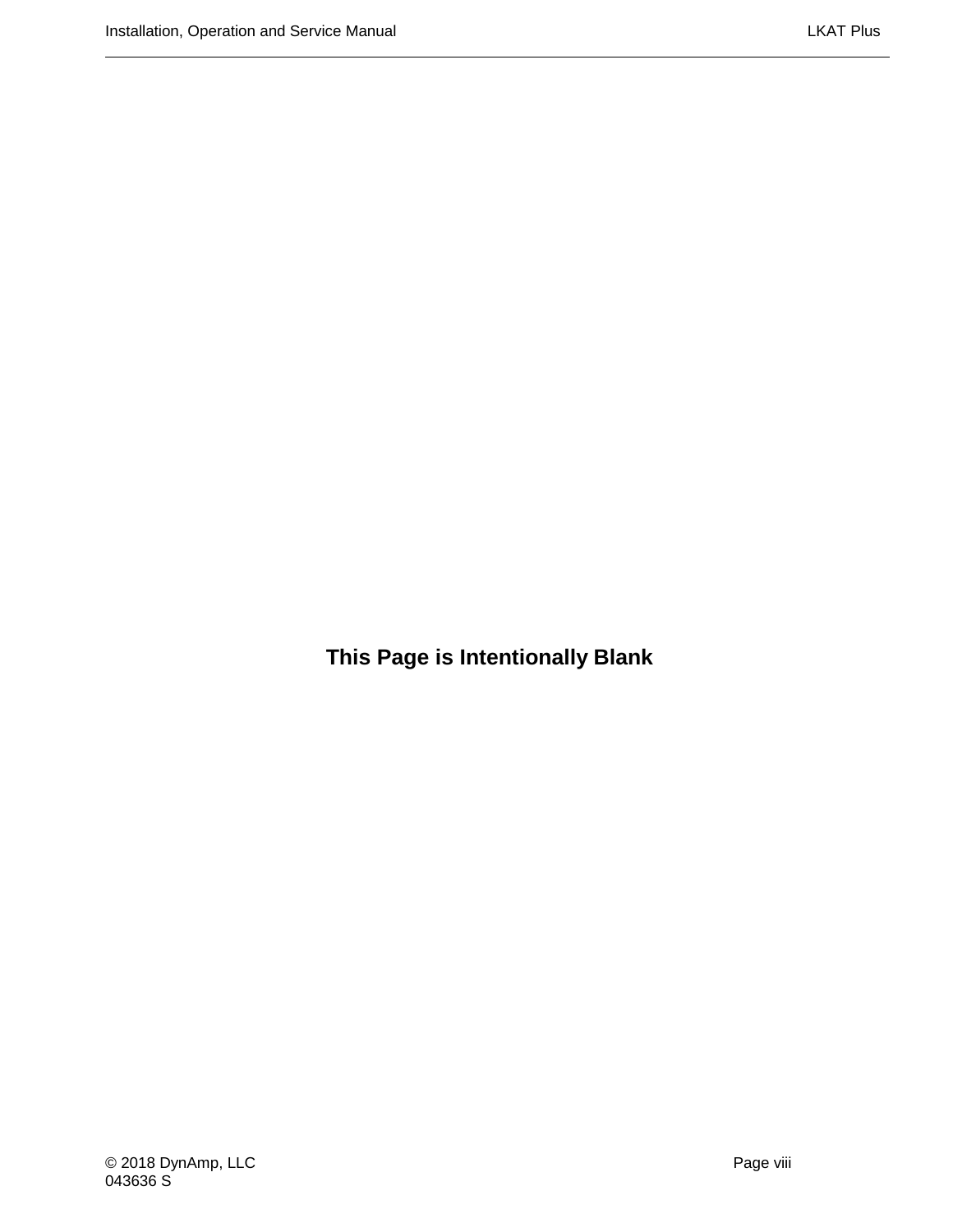# <span id="page-8-0"></span>**DYNAMP, LLC CUSTOMER SUPPORT & SERVICE ASSISTANCE**

For further assistance, contact DynAmp Customer Support at: Americas: Telephone: +1 614.871.6900 Fax: +1 614.871.6910 8:00 AM to 5:00 PM USA Eastern Time From first Sunday in November to second Sunday in March – 13:00 GMT to 22:00 GMT From second Sunday in March to first Sunday in November – 12:00 GMT to 21:00 GMT

After Hours Critical Service Emergency:

Telephone: +1 614.871.6906 5:00 PM to 8:00 AM USA Eastern Time From first Sunday in November to second Sunday in March – 22:00 GMT to 13:00 GMT From second Sunday in March to first Sunday in November – 21:00 GMT to 12:00 GMT

Central e-mail: [help@dynamp.com](mailto:help@dynamp.com)

DynAmp web: [www.dynamp.com](http://www.dynamp.com/)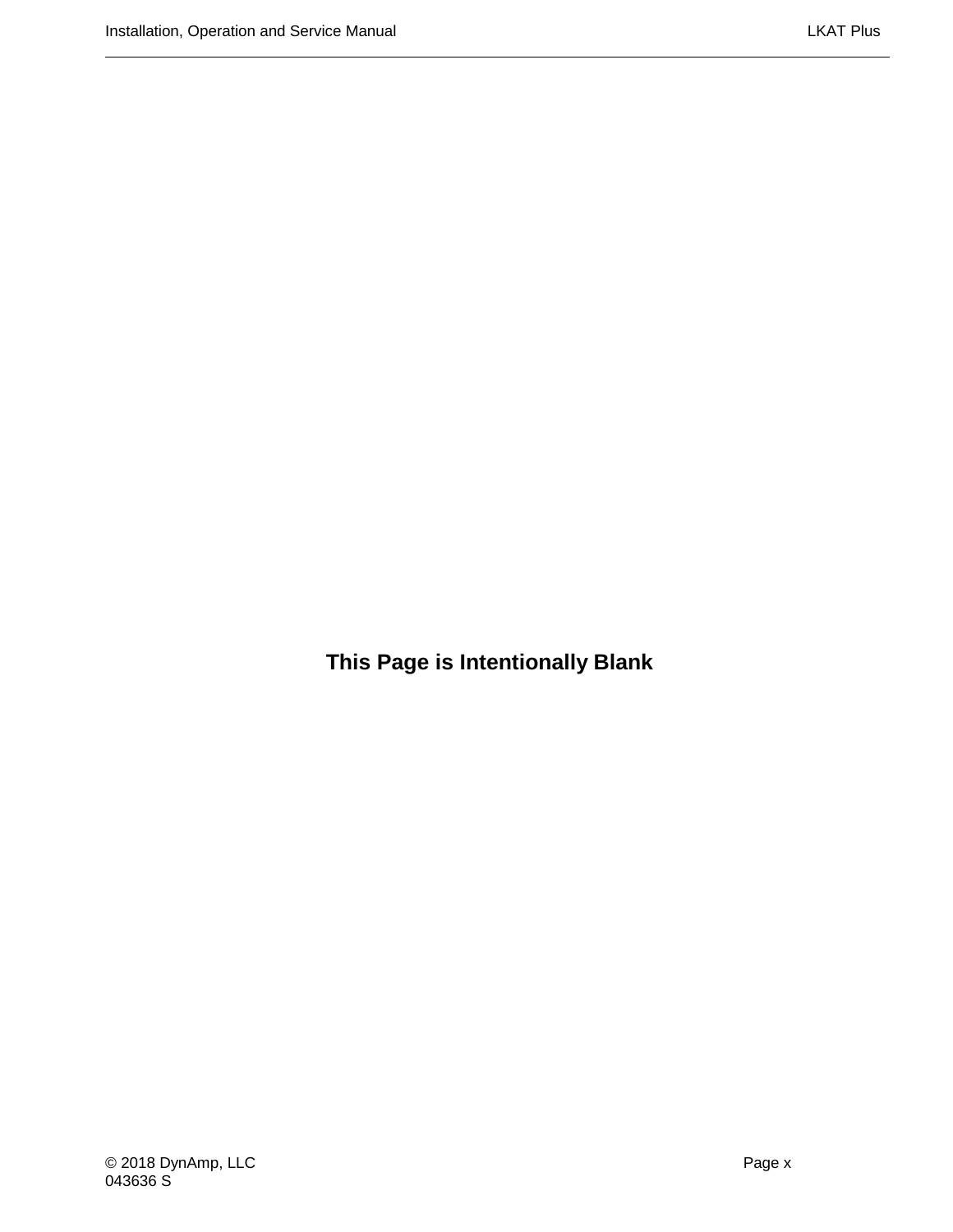# <span id="page-10-0"></span>**REVISION PAGE**

| Page                     | Change                | <b>Reason For Revision</b>                                                                                                                                    | Date           |
|--------------------------|-----------------------|---------------------------------------------------------------------------------------------------------------------------------------------------------------|----------------|
| all                      | <b>Rev NEW</b>        |                                                                                                                                                               | 09/01          |
| 4, 5, 7, 8,<br>29        | A                     | Minor changes, updated Tables 3-1, added section 5-9<br>"Field Configuration of Trip Setpoints"                                                               | 03/02          |
| 18, 19                   | B                     | Changed power supply tolerance to $\pm 0.5v$ . Changed<br>acceptable differences to A1 vs. A2 and B1 vs. B2                                                   | 06/02          |
| 3, 7, 9                  | $\mathsf C$           | Section 2-2 paragraph 3 deleted term "molded-on",<br>changed Section III Table 3-1 Temperature sensitivity for<br>cable lengths/added Note 1.                 | 02/03          |
| 28, 29                   | D                     | Added "Remove tape seal from switch SW1 and SW2, if<br>necessary"                                                                                             | 06/03          |
| $\overline{7}$           | Е                     | Add "Minimum Load Resistance $25\Omega$ " in Section III                                                                                                      | 08/03          |
| 21,26                    | F                     | Changed contact status "open to closed and closed to<br>open" in Tables 4-3 and 5-1                                                                           | 09/03          |
| $12, 15 - 21,$<br>26, 30 | G                     | Updated Installation Section pages / Tables 4-1 & 4-2,<br>removed Table 4-3, updated 5-6 "Troubleshooting AD<br>fault and Spare Parts List 6-1                | 10/03          |
| V, vii, 1,<br>5, 8       | H                     | Updated with "CE", Safety section -mains wire,<br>Description 2-4 working voltage from 500V to 450V,<br>Specifications - changed isolation to working voltage | 04/04          |
| all                      | Rev I                 | Update to DynAmp, LLC                                                                                                                                         | 11/04          |
| 11,12                    | Rev J                 | Update Installation Consideration 4-2, IP65 rating<br>information                                                                                             | 04/05          |
| 8                        | <b>Rev K</b>          | Update Specifications Table 3-1, Ambient Temperature<br>Range (Storage)                                                                                       | 06/05          |
| v, 1, 30                 | Rev L                 | Update fuse precautions per ECR 1304                                                                                                                          | 07/06          |
| all                      | <b>Rev M</b>          | Update per ECR 1511 / ECO 3216 -Specification, label,<br>PAR 10245 - Handling & Storage, ECR 1440- Calibration<br><b>Intervals / New Manual Format</b>        | 10/09          |
| 11<br>34                 | <b>Rev N</b><br>Rev O | MDCR 0032 - Figure 4-1                                                                                                                                        | 08/10<br>05/11 |
|                          |                       | ECR1639 - Correct Item number in table 7.1                                                                                                                    |                |
| 9, 29, 35                | <b>Rev P</b>          | ECR 1692, ECO 3268- Earth Ground Connections, Fix<br>Table 4.1, MDCR0042 Added Technical Bulletin list                                                        | 04/12          |
| 14,15                    | Rev Q                 | ECR1765 - Remove "Bus Analysis" block, Figure 5.1<br><b>General Guidelines for Locating Measuring Heads</b>                                                   | 09/12          |
| 17,18                    | <b>Rev R</b>          | ECR 2029 – Detail added to Form 1 & 2 showing pin<br>numbers                                                                                                  | 09/16          |
| 6, 29<br>35              | $\mathsf S$           | ECO 3346 - Update MUT, Failsafe and drawing revisions                                                                                                         | 07/18          |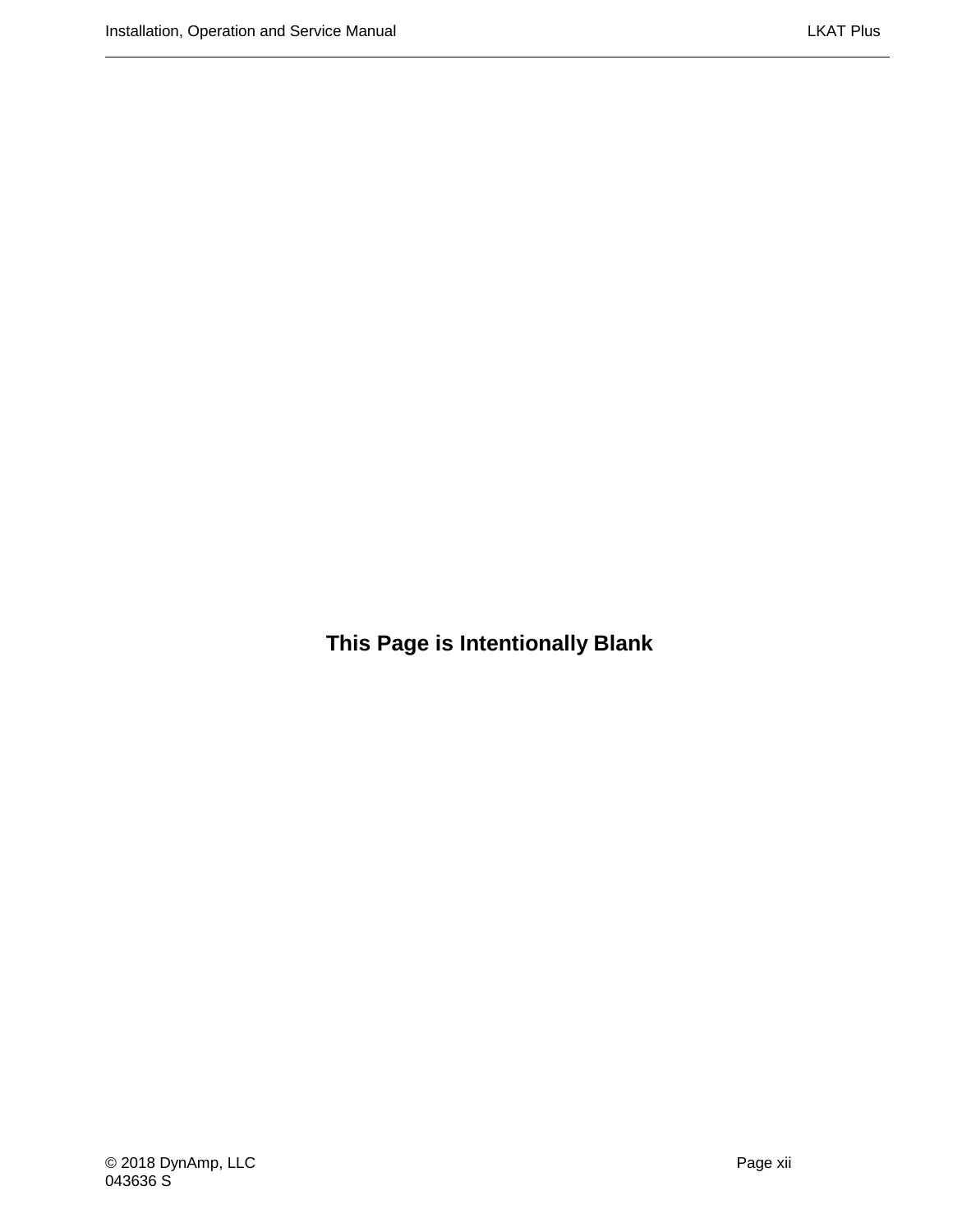# <span id="page-12-0"></span>**TABLE OF CONTENTS**

|              | Paragraph Title                                                                     | Page |
|--------------|-------------------------------------------------------------------------------------|------|
|              |                                                                                     |      |
|              |                                                                                     |      |
|              | DYNAMP, LLC CUSTOMER SUPPORT & SERVICE ASSISTANCE ______________________________ ix |      |
|              |                                                                                     |      |
|              |                                                                                     |      |
| 1.           | <b>SAFETY</b>                                                                       |      |
| 1.1          |                                                                                     |      |
| 2.           |                                                                                     |      |
| 3.           |                                                                                     |      |
| 3.1          |                                                                                     |      |
| 3.2<br>3.3   |                                                                                     |      |
| 3.4          |                                                                                     |      |
| 3.5          |                                                                                     |      |
| 4.           |                                                                                     |      |
| 5.           |                                                                                     |      |
| 5.1          |                                                                                     |      |
| 5.2<br>5.3   |                                                                                     |      |
| 5.4          |                                                                                     |      |
| 5.5          |                                                                                     |      |
| 5.6          |                                                                                     |      |
| 6.           |                                                                                     |      |
| 6.1<br>6.2   |                                                                                     |      |
| 6.3          |                                                                                     |      |
| 6.4          |                                                                                     |      |
| 6.5<br>6.6   | TROUBLESHOOTING AN ACCURACY DIAGNOSTICS FAULT INDICATION 21                         |      |
| 6.7          |                                                                                     |      |
| 6.8          |                                                                                     |      |
| 6.9          |                                                                                     |      |
| 6.10<br>6.11 |                                                                                     |      |
| 6.12         |                                                                                     |      |
| 7.           |                                                                                     |      |
| 7.1          |                                                                                     |      |
| 7.2          |                                                                                     |      |
| 7.3          |                                                                                     |      |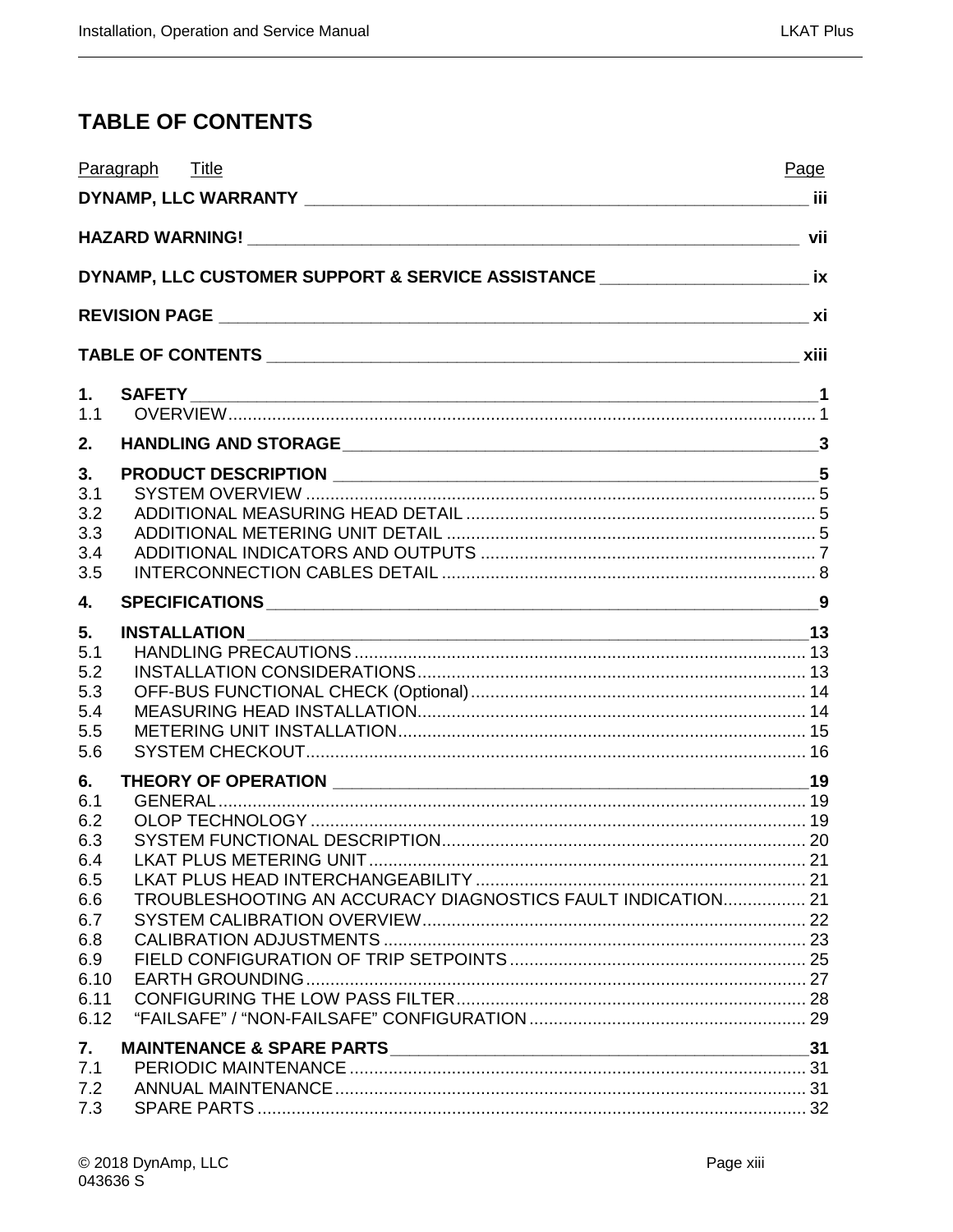| 8. | <b>TECHNICAL BULLETINS</b> | ູນ |
|----|----------------------------|----|
| 9. | <b>DRAWINGS</b>            | ິ  |

# **FIGURES , FORMS & TABLES**

| FORM 1 LKAT PLUS DIAGNOSTIC MEASUREMENTS FORM 1 - ZERO PRIMARY CURRENT. 17<br>FORM 2 LKAT PLUS DIAGNOSTIC MEASUREMENTS FORM 2 - ENERGIZED PRIMARY BUS 18<br>TABLE 6.1 TROUBLESHOOTING AN ACCURACY DIAGNOSTICS FAULT INDICATION22 | FIGURE # TITLE |  |
|----------------------------------------------------------------------------------------------------------------------------------------------------------------------------------------------------------------------------------|----------------|--|
|                                                                                                                                                                                                                                  |                |  |
|                                                                                                                                                                                                                                  |                |  |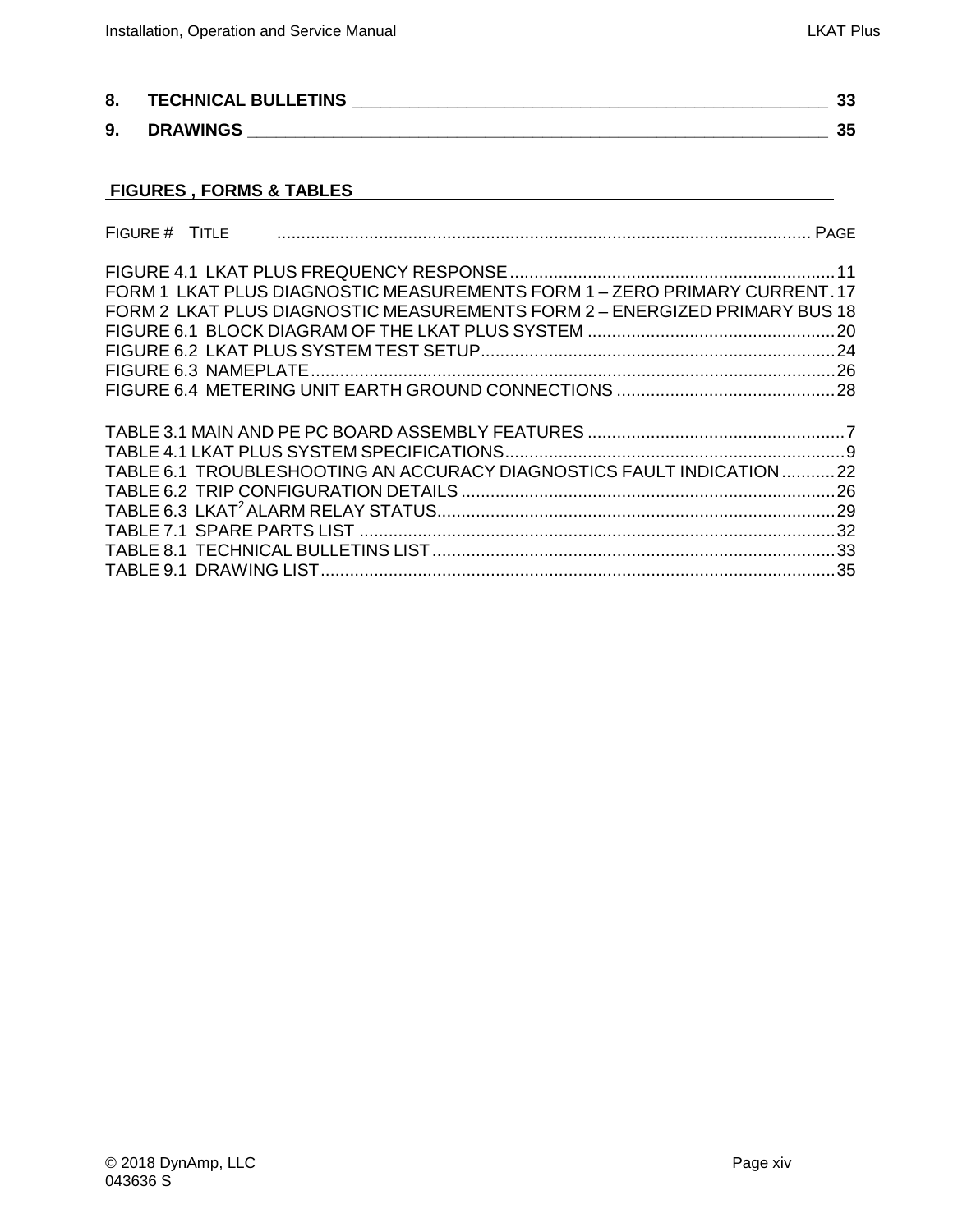# <span id="page-14-0"></span>**1. SAFETY**

# <span id="page-14-1"></span>**1.1 OVERVIEW**

The measuring head is designed to be installed on high voltage bus bars. All interconnection cables must be safely routed away from bus bars and high voltages. Do not allow any interconnection cable to contact bus bars or high voltages.

Ignoring the installation precautions and warnings can result in severe personal injury or equipment damage. The following are general guidelines to be followed during installation, operation and service of the metering unit and measuring head.

- All installation, maintenance and service must be performed by qualified technicians who are familiar with the warnings and instructions of this manual.
- Always follow all local and plant safety procedures.
- The enclosure cover must remain closed at all times during operation to ensure safety of personnel. Only authorized personnel or technicians should be allowed to open and service the unit.
- Replace fuse with correct type, size and value. Refer to the servicing instructions or spare parts list for more information on replacement fuses. Do not bypass the fuses or modify the electronics. Disconnect power to the system before replacing fuses. Failure to follow these instructions will result in intermittent operation and premature failure and will void the warranty.
- Service must be performed by qualified technicians only. If use of an oscilloscope becomes necessary during servicing, either the scope must be floating and ungrounded or differential probe(s) must be used. The metering unit is isolated from the mains via the power transformers. If a grounded scope is used, a hazardous condition is created since current will flow through the probe to ground.
- Units are not intrinsically safe. Do not place in explosive atmospheres.
- Use of the equipment in a manner not specified by the manufacturer can impair the protection provided within.
- The mains wiring should be sized 18AWG (1mm<sup>2</sup>) or larger and have an insulation rating of 1000Vac and 80-105° C temperature rating.
- If a binding screw is used for the mains earth connection, the binding screw must be size M4 (No. 6) or larger.

DynAmp, LLC does not assume liability for the customer's failure to comply with the rules and requirements provided in this manual.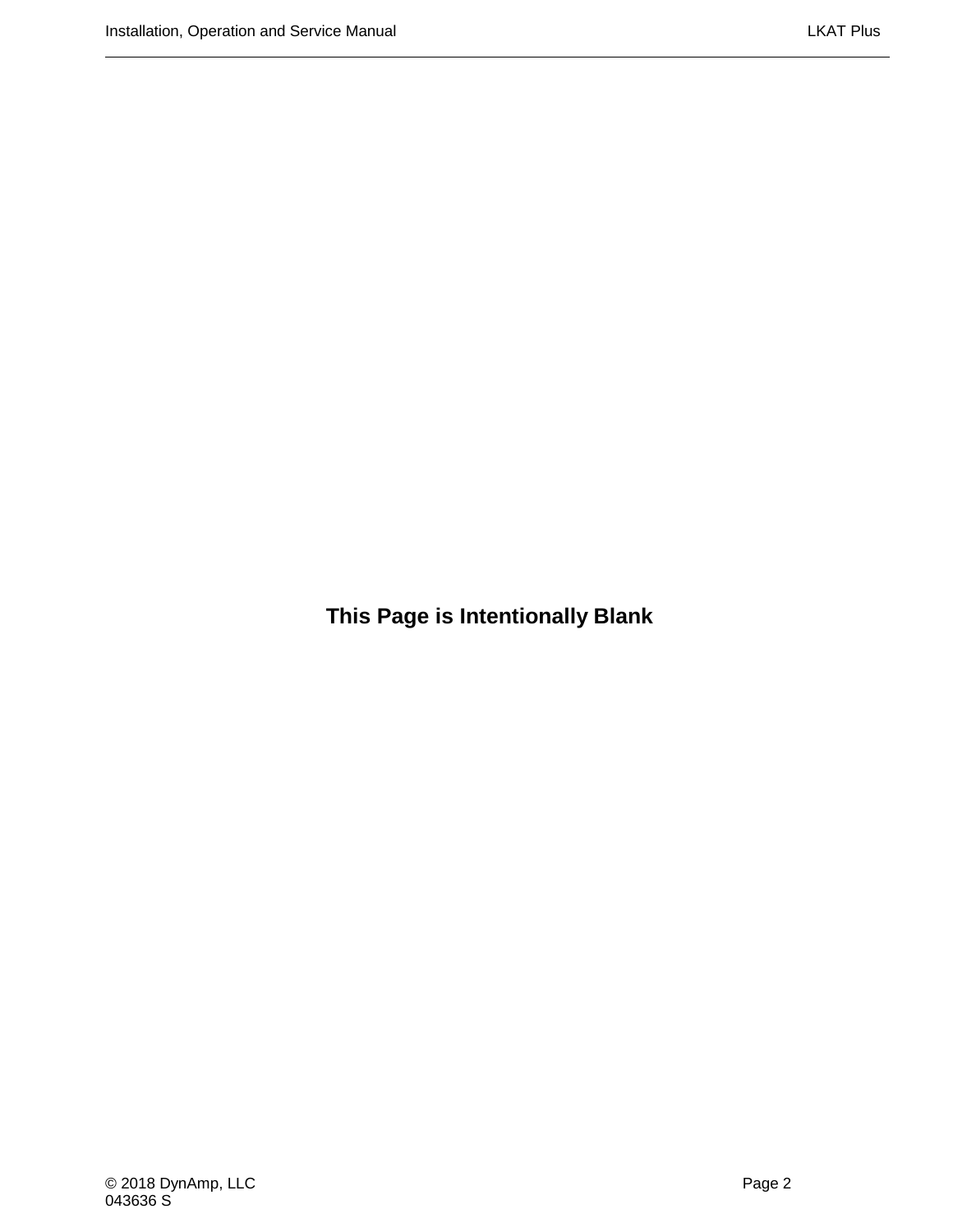# <span id="page-16-0"></span>**2. HANDLING AND STORAGE**

DynAmp products are engineered and manufactured for use in industrial environments. However, they contain sensitive electronic and mechanical components which may be damaged and fail if not handled and stored properly. All products must be handled and stored with the same care as any precision measurement instrument. Severe bumps or jolts may damage internal parts and cause malfunction or premature failure. DynAmp products are designed and assembled with conformal coating, shock mounting, and environmental seals, when appropriate or when specified. However, this protection requires that the product must be properly installed and operational before the protection is fully functional. Therefore, adequate protection from humidity, shock, and temperature must be provided during handling and storage prior to installation.

The handling and storage of equipment must be sufficient to meet the storage temperature and humidity specifications of the product and to prevent any condensation or contact with water or any other liquid. The storage location and container or crate must provide adequate protection from precipitation (rain, snow, ice) and direct water contact. Adequate shelter must be provided to prevent the accumulation of precipitation (rain, snow, ice) and water which can lead to the deterioration or failure of shipping containers or crates and cause water ingress. Storage in coastal or industrial areas subject to salt-laden or corrosive air or areas of winddriven sand or other abrasive dust must be adequate to prevent the deterioration or failure of shipping containers or crates and cause ingress. Frequent inspection of storage areas and storage containers or crates is required to ensure proper storage conditions are being maintained.

If the shipping container or crate is opened and/or the equipment is removed for inspection prior to installation, the equipment must be repackaged in the original undamaged container or crate in the same manner as it was shipped to prevent environmental damage or placed in a storage location that meets the required environmental and storage conditions.

General product storage temperature and humidity requirements:

| Storage Temperature: | -40 $^{\circ}$ C to 70 $^{\circ}$ C |
|----------------------|-------------------------------------|
|                      | $-40^{\circ}$ F to 158 $^{\circ}$ F |
| Storage Humidity:    | Maximum 85%, non-condensing         |

DynAmp, LLC does not assume liability for the customer's failure to comply with handling and storage requirements.

For further assistance, contact DynAmp customer support.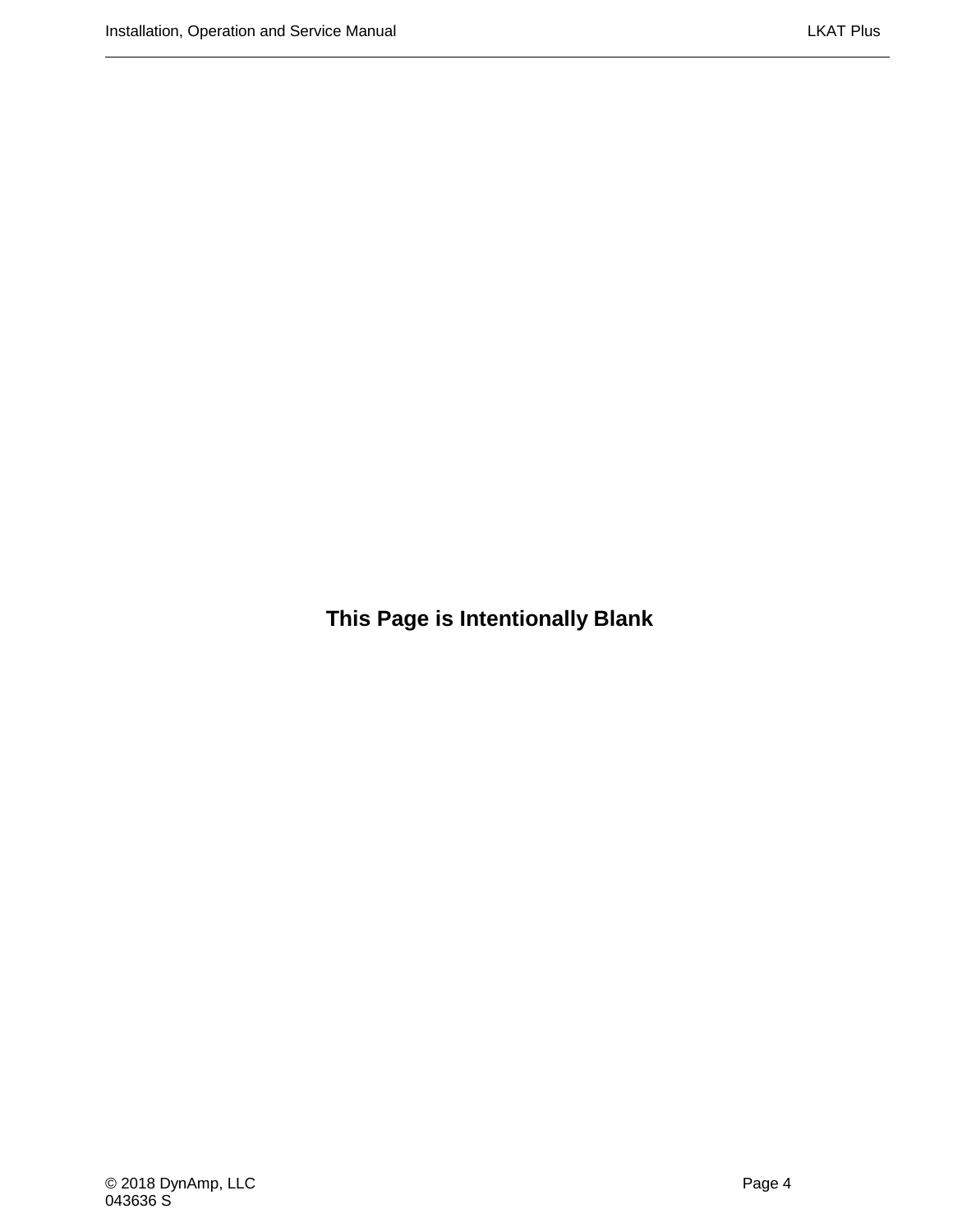# <span id="page-18-0"></span>**3. PRODUCT DESCRIPTION**

### <span id="page-18-1"></span>**3.1 SYSTEM OVERVIEW**

The DynAmp LKAT Plus system is designed to accurately measure AC or DC current flowing in a bus bar. Each system consists of a measuring head, a metering unit, and multi-conductor cables.

# <span id="page-18-2"></span>**3.2 ADDITIONAL MEASURING HEAD DETAIL**

LKAT measuring heads contain an arrangement of Hall Effect sensor ICs and signal conditioning electronics. The tubular enclosure is constructed of flame retardant plastic materials. Insulation from the bus is provided by the homogeneous (sealed) construction of the head. In the event that the head enclosure components become cracked, the bonding fails, or the weather-tight seal is broken in any way; a replacement head must be substituted. The measuring head is not designed to be repaired.

LKAT measuring heads are mounted on the bus bar using fiberglass channels and springloaded clamps. All mounting hardware is supplied with each system. The mounting clamps are factory installed on the measuring head. The spring-loaded plungers are adjusted to bus dimensions specified with each order. When properly installed, the mounting hardware maintains the position of the head in the event of temperature fluctuation and / or bus vibration.

An interconnection cable assembly is integral to each half of the measuring head. The standard length is 33 feet (10 meters). Heads with extra-long interconnection cables are also available - consult the factory for details. Each measuring head half has two cables. These two cables are bound together with zip-ties to ensure they are routed together to the metering unit. At the metering unit end of the bound cables, their conductors are combined as appropriate in crimp-on ferrules. They are identified as "A" and "B". These are connected to the appropriate terminal block as noted in the interconnection diagram. Accidently connecting "A" to the metering unit terminal "B" (and visa-versa) will not result in damage to the head or electronics but may degrade the calibration accuracy of the system.

# <span id="page-18-3"></span>**3.3 ADDITIONAL METERING UNIT DETAIL**

The metering unit is housed in a NEMA 4X enclosure. The enclosure cover must remain closed during normal operation. The Metering Unit is rated IP65, which stipulates the following characteristics:

- Protection from electrical shock as hazardous voltages are inaccessible
- Limited ingress of dust into the enclosure
- Limited ingress of water into the enclosure via dripping, spray, or jets from any direction.

The outside of the metering unit enclosure includes four receptacles for external connection to the measuring head, the metering unit outputs, and the input power. When properly mated with the associated cable assembly, these connectors are also rated IP65. External power for the metering unit is "universal input" type: 85 to 264Vac @ 47 to 440Hz, or 110 to 264Vdc. Wiring changes are **not required** for any supply voltage in this range. Burden on the supply circuit will not exceed 30VA.

All LKAT Plus metering units include power supply and Main pc board assemblies (one each). These are mounted on a steel chassis mounted on a steel panel housed in the enclosure.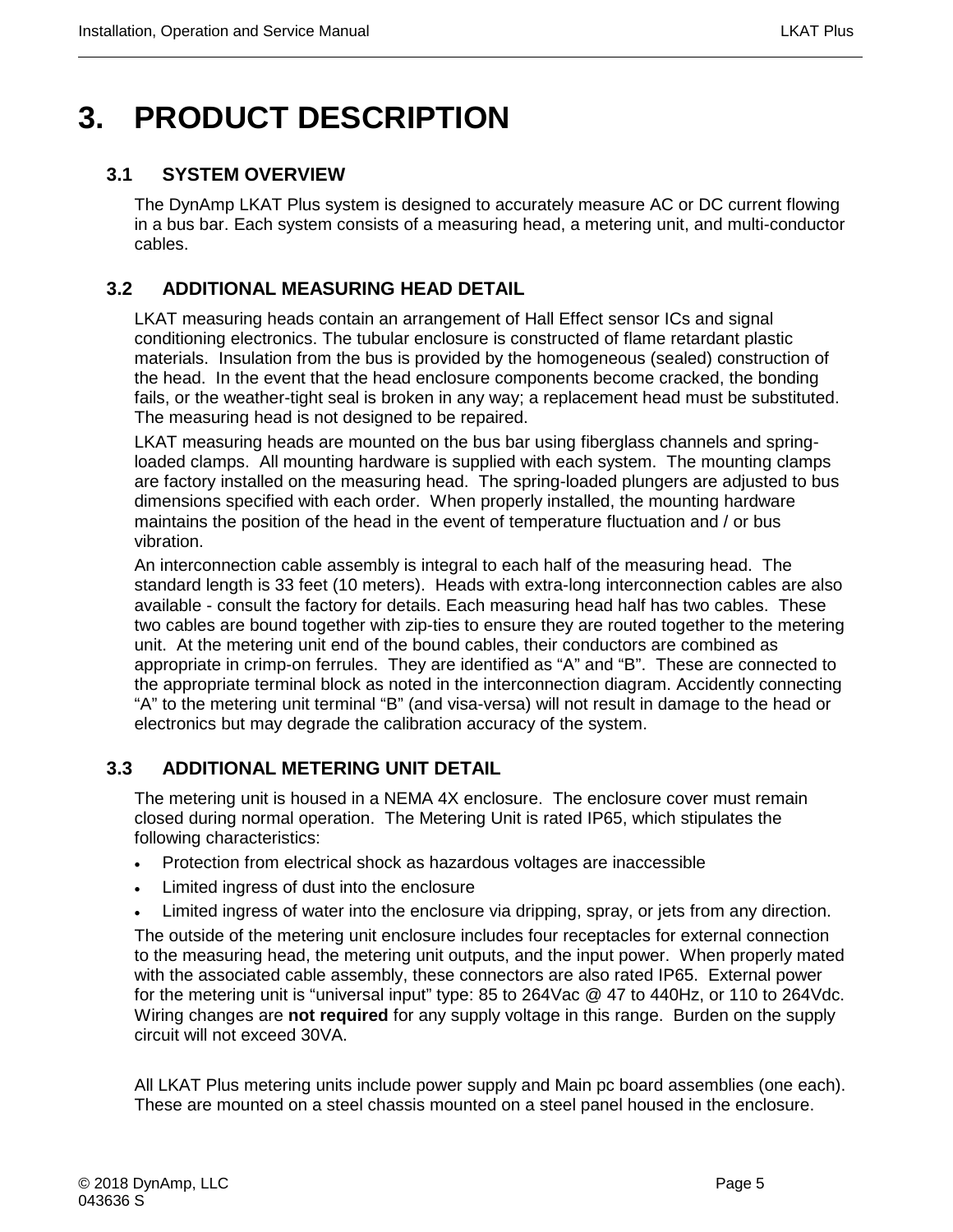The metering unit enclosure cover is made of clear polycarbonate. This allows the user to view various LED (or LCD) status indicators. For more information, refer to the "Theory of Operation" section of this manual.

There are two optional pc board assemblies that may be added to the LKAT Plus metering unit:

- The Protection Extensions ("PE") pc board assembly
- The Display pc board assembly

One or both of these pc board assemblies may be added to an LKAT Plus Metering Unit in the field. It is not mandatory that they be factory installed and/or calibrated. The optional pc board assemblies may be calibrated on site, using the LKAT Plus Main Output as the reference measurement.

#### • **LKAT Metering Unit Tester ( LKAT MUT )**

The LKAT MUT is a portable tester used to verify the functionality of Metering Units for all versions of the LKAT family of products.

Adapters included with the LKAT MUT allow the tester to be connected directly and check any LKAT Metering Unit electronics.

The functions and parameters checked by the LKAT MUT include:

- Input / output sensitivity
- Trip point scaling
- Trip relay contacts
- Integrity of input / output harnesses and interconnections on Metering Unit

The tools / documentation required to use the LKAT Metering Unit Tester include :

- 4-1/2 digit DMM with 0.05% basic DC accuracy ( user provided )
- DMM Test probes ( user provided )
- Banana to banana cables (1black / 1 red )
- LKAT MUT Product Manual

More information on the LKAT MUT can be found at [www.dynamp.com](http://www.dynamp.com/) or by contacting DynAmp.

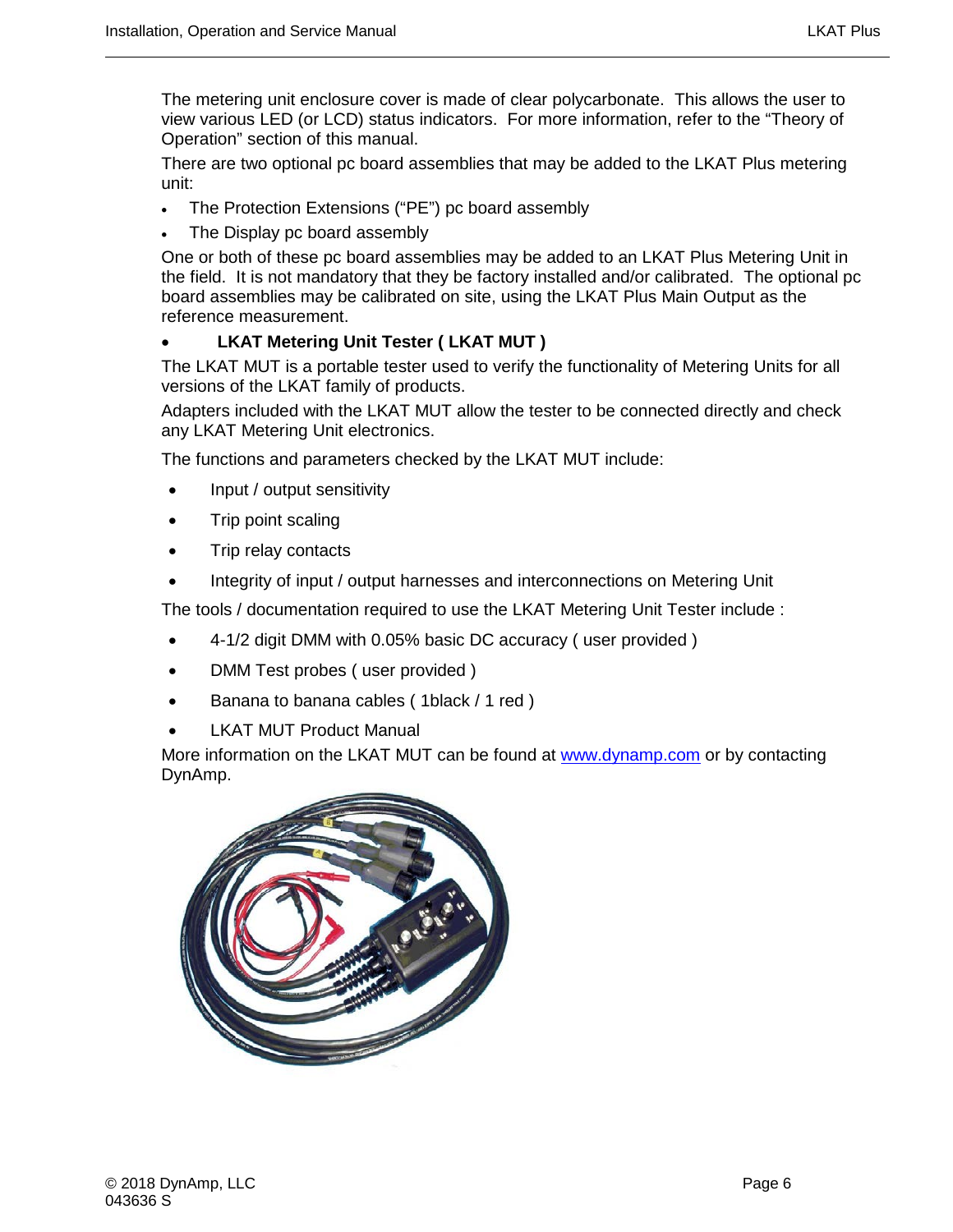# <span id="page-20-0"></span>**3.4 ADDITIONAL INDICATORS AND OUTPUTS**

As noted on the specifications page, the LKAT Plus System metering unit includes several visual indicators. These include:

- Accuracy Diagnostics (operational status) LEDs: green = OK, red = system problem (see Section - "Theory of Operation").
- Over / Reverse Current Trip status LEDs: green = measured current does not exceed the setpoint, red = measured current exceeds the setpoint(s).
- (Optional) Illuminated LCD digital display of measured current.

Available via the metering unit output cable:

- Isolated signal output proportional to bus current being measured. This output may be configured for various zero and full-scale values.
- Normally open and normally closed relay contacts indicate Accuracy Diagnostics (AD) operational status (same as green and red LEDs). For failsafe operation, the relay coil is energized when unit is functioning properly.
- Normally open and normally closed relay contacts indicate over / reverse current trip status (same as green and red LEDs). For failsafe operation, the relay coil is energized when measured current is less than overcurrent trip setpoint(s).

The table below lists the features associated with the Main and PE pc board assemblies:

<span id="page-20-1"></span>

| MAIN AND LET V DOAND AVOLMDET LEATVILLY             |               |             |  |  |
|-----------------------------------------------------|---------------|-------------|--|--|
|                                                     | Main PC Board | PE PC Board |  |  |
|                                                     | Assembly      | Assembly    |  |  |
| <b>Isolated Output</b>                              |               |             |  |  |
| <b>Operational Status LEDs &amp; Relay Contacts</b> |               |             |  |  |
| Overcurrent / Reverse Trip Status LEDs & Relay      |               |             |  |  |
| Contacts                                            |               |             |  |  |

#### **TABLE 3.1 MAIN AND PE PC BOARD ASSEMBLY FEATURES**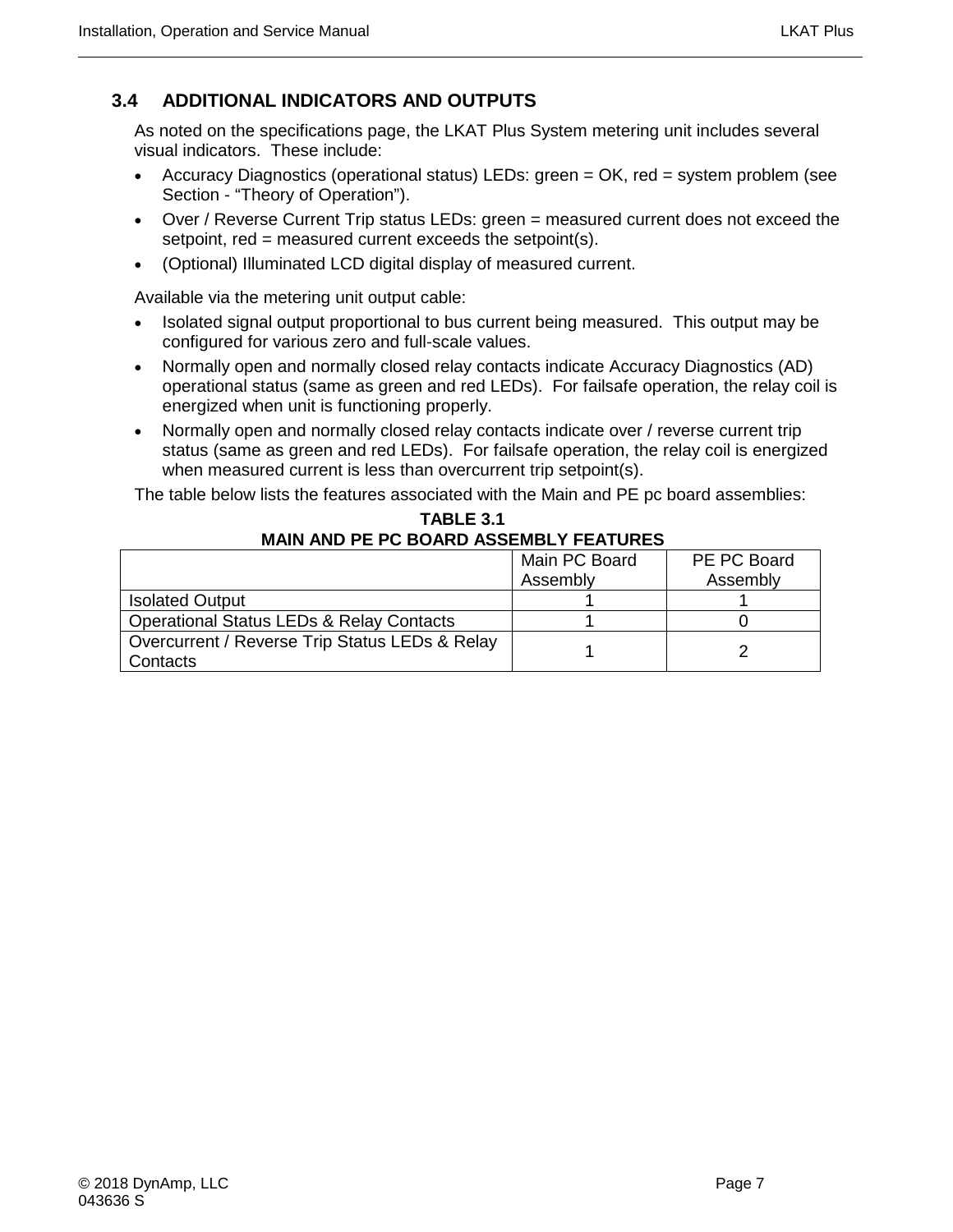Each isolated output features:

- 450Vrms working galvanic isolation
- Configurable scaling
- Configurable bias

Each Overcurrent / Reverse Current Trip Setpoint includes:

- Selectable Forward / Reverse protection
- Independently adjustable Trip Setpoint (field configurable)
- Status LEDs
- **Status Relay Contacts**

Field calibration of LKAT Plus Systems requires use of a reference current transducer with calibration accuracy of 0.1% full-scale or better. Contact DynAmp, LLC for calibration of the LKAT Plus System. Refer to "Maintenance and Spare Parts" section for more information.

# <span id="page-21-0"></span>**3.5 INTERCONNECTION CABLES DETAIL**

The LKAT Plus system is supplied with two cable assemblies in addition to those connected to the measuring head.

The power input cable assembly is 33 feet (10m) in length. A keyed circular connector terminates one end. The other end is unterminated for connection to the power source by the user during installation.

The system output cable assembly is 100 feet (30m) in length. A keyed circular connector terminates one end. The cable is a 10-conductor type; however, only 5 of the 10 conductors are used. The unused conductors may be trimmed flush to cable jacket. The user connects this cable from the metering unit to the appropriate inputs during installation.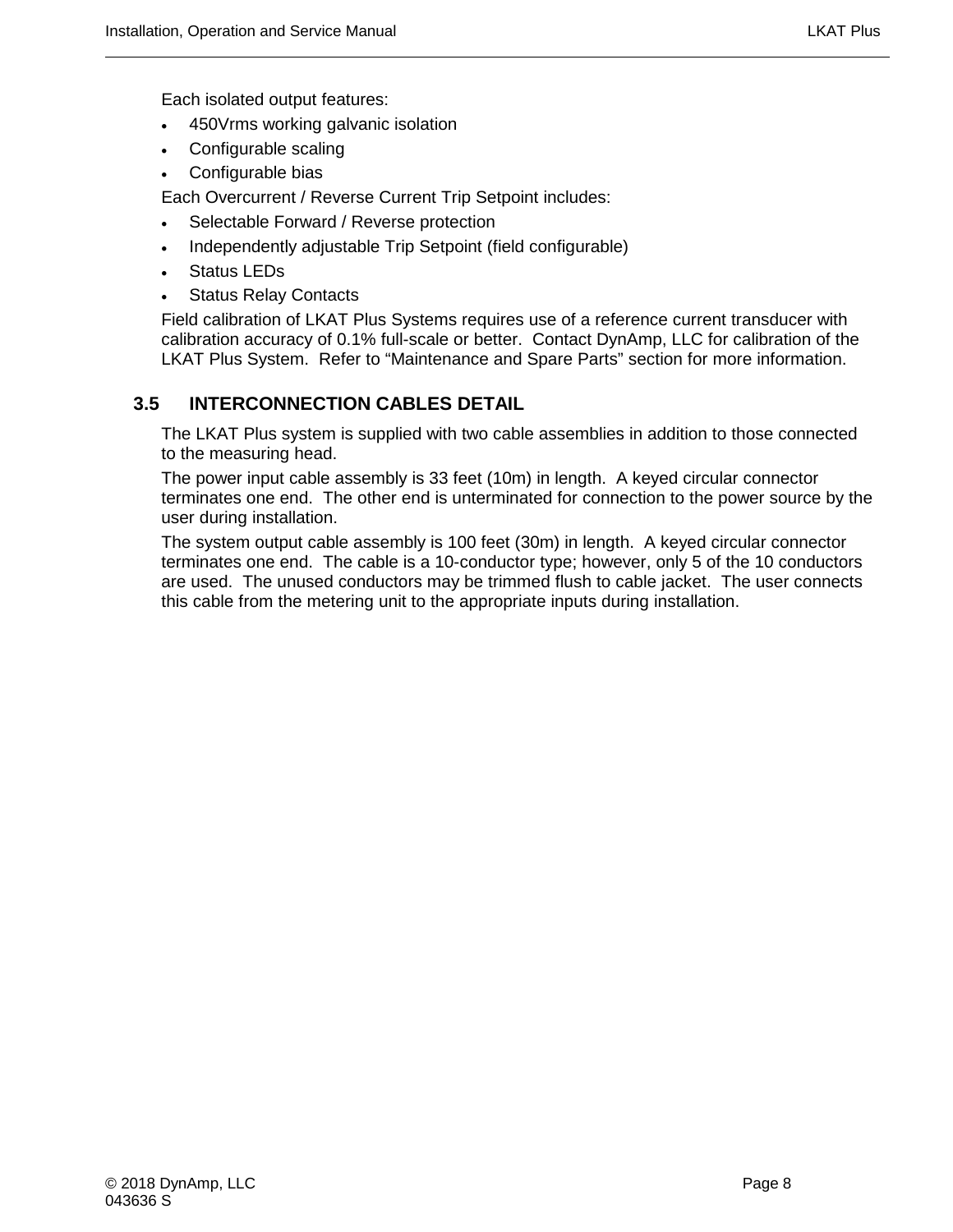# <span id="page-22-1"></span><span id="page-22-0"></span>**4. SPECIFICATIONS**

| TABLE 4.1                              |
|----------------------------------------|
| <b>LKAT PLUS SYSTEM SPECIFICATIONS</b> |
| (Subject to change without notice)     |

| <b>ANALOG SIGNAL OUTPUT - MAIN &amp; PROTECTION EXTENSIONS</b>                 |                                                             |  |  |
|--------------------------------------------------------------------------------|-------------------------------------------------------------|--|--|
| <b>Full-Scale Measuring Range (Main Output)</b>                                | $±5kA$ to $±100kA$                                          |  |  |
| Contact factory for Full-scale measuring                                       |                                                             |  |  |
| range $>100kA$                                                                 |                                                             |  |  |
| Full-Scale Protection Range (PE Output)                                        | ±5kA to ±200kA                                              |  |  |
| <b>Signal Output Calibration Accuracy</b>                                      | $±0.75\%$ full-scale                                        |  |  |
| Signal Output Type (configurable)                                              | ±20mA, ±1 Volt, or ±10V Full-Scale                          |  |  |
| Signal Output Maximum Burden                                                   | 10 volts                                                    |  |  |
| Maximum Load Resistance (Current Loop Output)                                  | $500\Omega$                                                 |  |  |
| Minimum Load Resistance (Voltage Output)                                       | $100k\Omega$                                                |  |  |
| <b>Linearity Error</b>                                                         | $±0.1\%$ of full-scale                                      |  |  |
| <b>Repeatability Error Limits</b>                                              | $±0.1\%$ of full-scale                                      |  |  |
| Temperature Sensitivity (Note 1.)                                              | $±0.02\%/°C$                                                |  |  |
| Response Time (td)                                                             | $\leq 50 \text{ }\mu\text{s}$                               |  |  |
| di/dt Accurately Followed                                                      | $500$ A/ $\mu$ s                                            |  |  |
| <b>Frequency Response</b>                                                      | Switch selectable low-pass filter:                          |  |  |
|                                                                                | No filter / 300 hz / 600hz                                  |  |  |
|                                                                                | (refer to Figure 4.1 for additional info)                   |  |  |
| <b>Line Voltage Sensitivity</b>                                                | ±0.001%/V                                                   |  |  |
| <b>STATUS INDICATORS - MAIN PC BOARD ASSEMBLY</b>                              |                                                             |  |  |
| <b>Accuracy Diagnostics Status Relay</b>                                       | Indicates proper operation or operational                   |  |  |
| (Normally Open & Normally Closed Contacts)                                     | problem                                                     |  |  |
| <b>Accuracy Diagnostics Status LEDs</b>                                        | Green LED indicates proper operation                        |  |  |
|                                                                                | Red LED indicates operational problem                       |  |  |
| Overcurrent / Reverse Current Trip Setpoint - Qty.<br>(1) - Field configurable | Continuously variable from 5% to 100% of<br>full-scale.     |  |  |
| Overcurrent / Reverse Current Status Relay                                     | Relay coil de-energizes when measured                       |  |  |
| (Form C contacts Normally Open & Normally<br>Closed)                           | current exceeds Trip Setpoint                               |  |  |
| <b>Relay Contact</b>                                                           | 7 Amps - 120/250 Vac                                        |  |  |
| Rating                                                                         | 7 Amps - 30 Vdc                                             |  |  |
| Overcurrent / Reverse Current Status LEDs                                      | Green LED indicates operation OK - No<br>Trip               |  |  |
|                                                                                | Red LED indicates measured current<br>exceeds Trip Setpoint |  |  |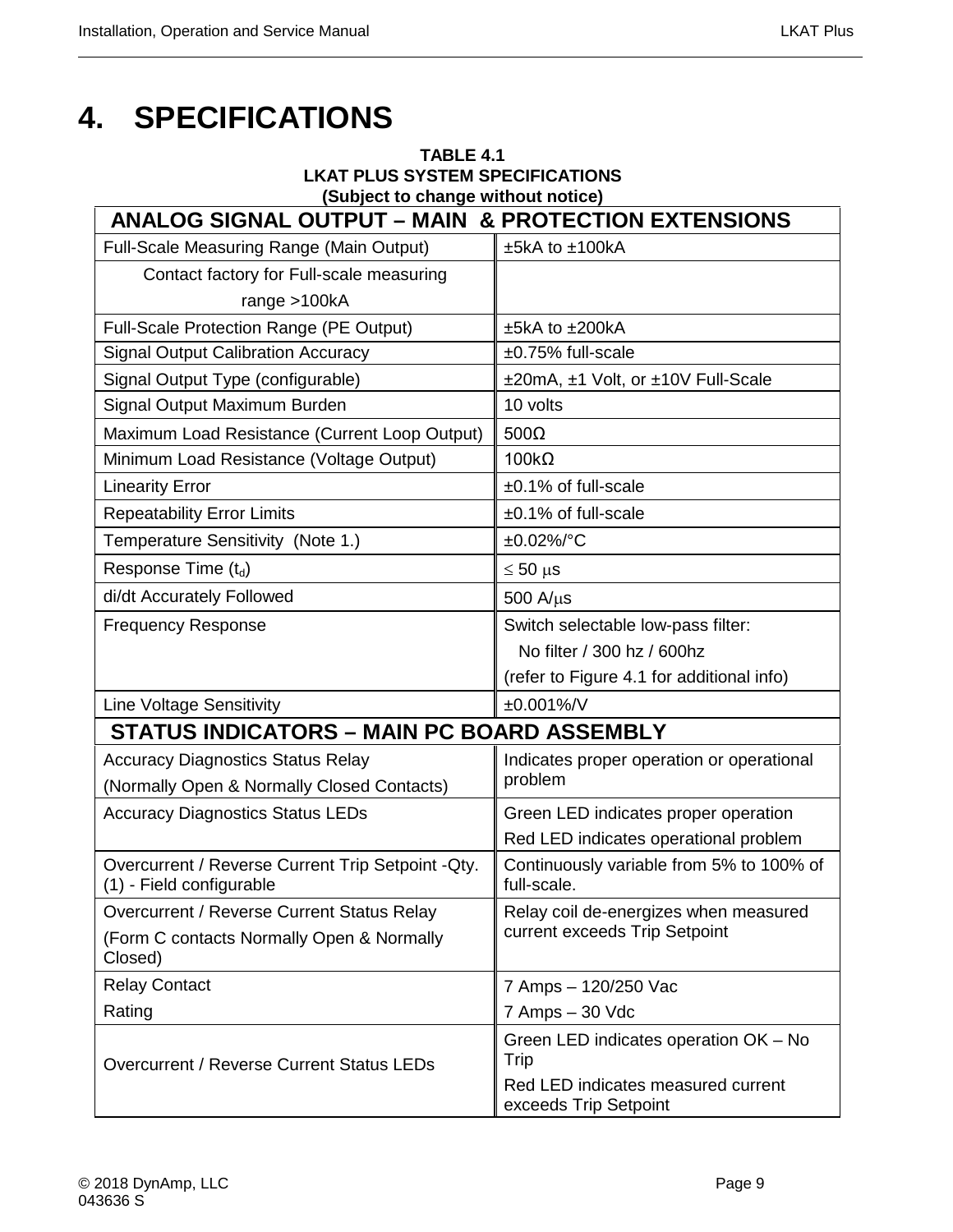#### **TABLE 4.1 LKAT PLUS SYSTEM SPECIFICATIONS (Subject to change without notice), Continued**

| <b>STATUS INDICATORS</b><br><b>PROTECTION EXTENSIONS PC BOARD ASSEMBLY (Optional)</b>              |                                                                                                                  |  |  |  |
|----------------------------------------------------------------------------------------------------|------------------------------------------------------------------------------------------------------------------|--|--|--|
| Overcurrent / Reverse Current Trip Setpoint -<br>Qty. (2) - Field configurable                     | Independent, Continuously variable from 5%<br>to 100% of full-scale.                                             |  |  |  |
| Overcurrent / Reverse Current Status Relay<br>(Form C contacts Normally Open & Normally<br>Closed) | Relay coil de-energizes when measured<br>current exceeds Trip Setpoint                                           |  |  |  |
| <b>Relay Contact</b><br>Rating                                                                     | 7 Amps - 120/250 Vac<br>7 Amps - 30 Vdc                                                                          |  |  |  |
| Overcurrent / Reverse Current Status LEDs                                                          | Green LED indicates operation OK - No Trip<br><b>Red LED indicates Measured Current</b><br>exceeds Trip Setpoint |  |  |  |
| <b>STATUS INDICATORS - RMS DISPLAY PC BOARD (Optional)</b>                                         |                                                                                                                  |  |  |  |
| Digital Display of Bus Current in kA units                                                         | 3 1/2 Digit Green LCD ±2% Full-scale                                                                             |  |  |  |
| Displayed Value (configurable)                                                                     | DC average or True RMS                                                                                           |  |  |  |
| <b>METERING UNIT GENERAL SPECIFICATIONS</b>                                                        |                                                                                                                  |  |  |  |
| Input Power                                                                                        | 85 to 264Vac @ 47 to 440Hz,<br>or 110 to 264Vdc.                                                                 |  |  |  |
| Burden on ac Line (max)                                                                            | 30 VA                                                                                                            |  |  |  |
| Working Voltage: Signal Output to Metering<br>Unit Low Voltage Circuit                             | 450Vrms                                                                                                          |  |  |  |
| Working Voltage: Bus to Metering Unit Low<br><b>Voltage Circuit</b>                                | 1500Vdc                                                                                                          |  |  |  |
| Working Voltage: Mains Supply to Metering<br>Unit Low Voltage Circuit                              | 264Vrms                                                                                                          |  |  |  |
| Working Voltage: Mains Supply to chassis                                                           | 264Vrms                                                                                                          |  |  |  |
| Working Voltage: Output to chassis                                                                 | 450Vrms                                                                                                          |  |  |  |
| <b>Installation Category</b>                                                                       | $\mathbf{I}$                                                                                                     |  |  |  |
| <b>Pollution Degree</b>                                                                            | $\overline{2}$                                                                                                   |  |  |  |
| <b>ENVIRONMENTAL</b>                                                                               |                                                                                                                  |  |  |  |
| Operating Temperature Range of Metering Unit<br>Location                                           | -10 $^{\circ}$ C to 50 $^{\circ}$ C<br>(14°F to 122°F)                                                           |  |  |  |
| Operating Temperature Range of Measuring<br>Head                                                   | -20°C to 80°C<br>(-4°F to 176°F)                                                                                 |  |  |  |
| Ambient Temperature Range of System<br>(Storage)                                                   | -40 to 70°C<br>(-40 to 158°F)                                                                                    |  |  |  |
| Humidity (head and metering unit)                                                                  | Maximum 85%, non-condensing                                                                                      |  |  |  |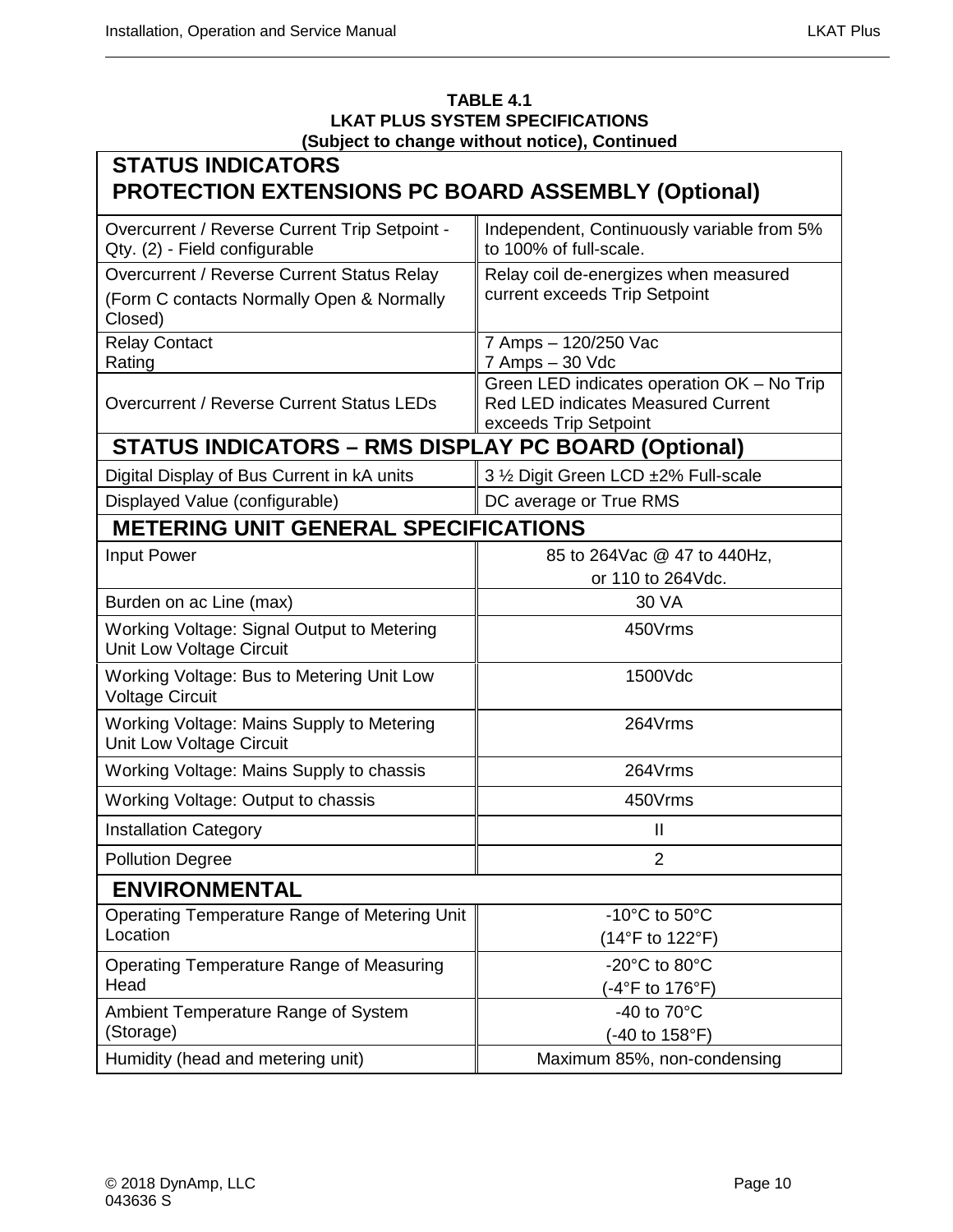#### **TABLE 4.1 LKAT PLUS SYSTEM SPECIFICATIONS (Subject to change without notice), Continued**

| <b>PHYSICAL</b>                                                                 |                         |  |  |  |
|---------------------------------------------------------------------------------|-------------------------|--|--|--|
| <b>Measuring Head Weight</b>                                                    | 2 to 8 lbs. (1 to 4 kg) |  |  |  |
| <b>Metering Unit Weight</b>                                                     | 8 lbs. (4 kg)           |  |  |  |
| Head Interconnection Cables (2) -                                               | 33 ft. (10 m)           |  |  |  |
| Standard Length                                                                 |                         |  |  |  |
| Head Interconnection Cables (2) -                                               | Up to 164 ft. (50 m)    |  |  |  |
| Custom Length (Note 1.)                                                         |                         |  |  |  |
| Signal Output Cable (1)                                                         | 100 ft. (30 m)          |  |  |  |
| Power Input Cable (1)                                                           | 33 ft. (10 m)           |  |  |  |
| Environmental rating: Head, Metering Unit, and<br><b>Interconnection Cables</b> | IP <sub>65</sub>        |  |  |  |

#### <span id="page-24-0"></span>Note 1.) For head interconnection cable lengths exceeding 20m the temperature sensitivity increases ±0.02% / ºC per 10m additional cable length.

#### **FIGURE 4.1 LKAT PLUS FREQUENCY RESPONSE**



### **Normalized LKAT Bandwidth**

| F.S. Bus Current (kA)  | 5 to 50 | 60   |      | 80   | 90   | 100 |
|------------------------|---------|------|------|------|------|-----|
| Corner Frequency (kHz) | 2.248   | .873 | .606 | .405 | .249 |     |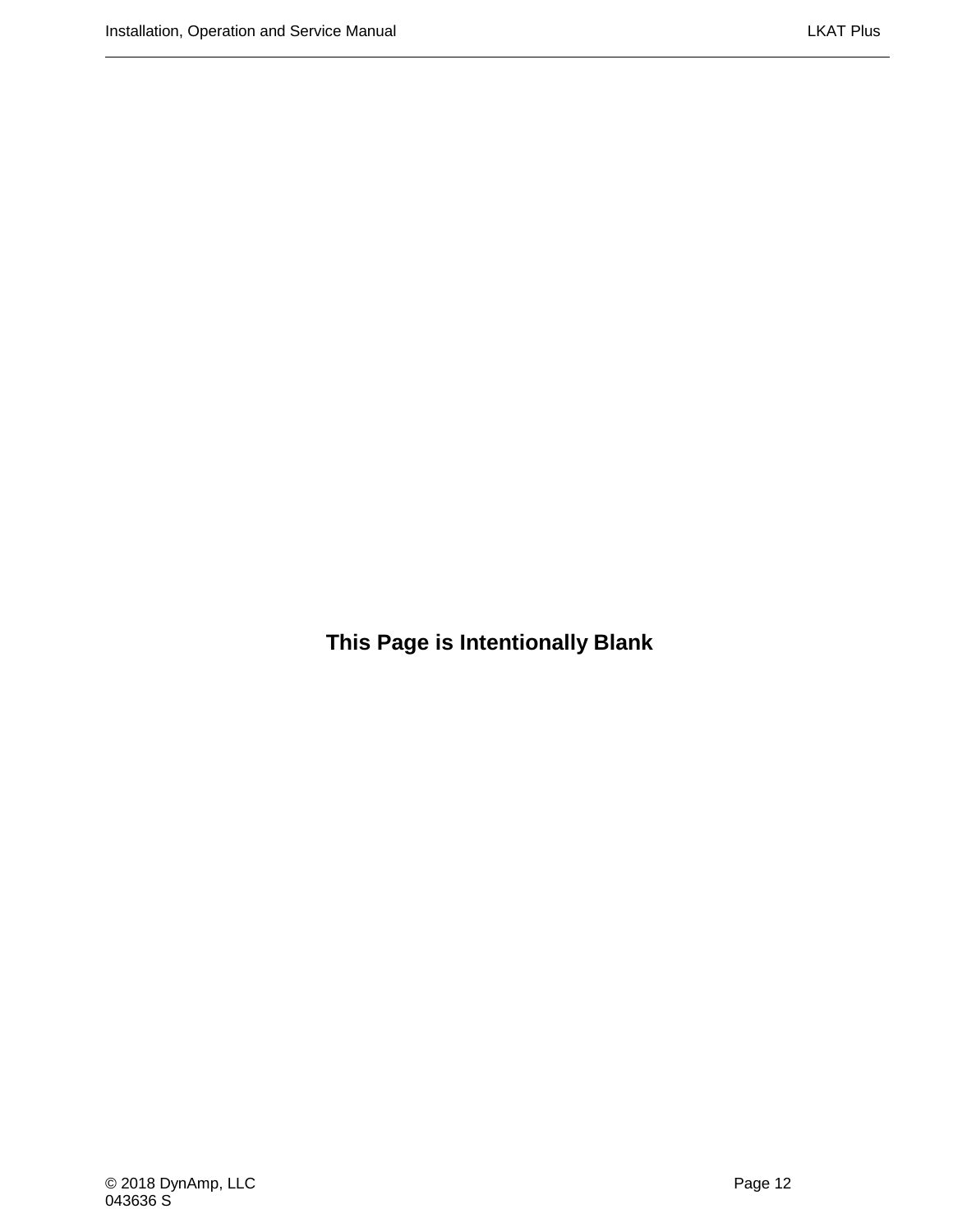# <span id="page-26-0"></span>**5. INSTALLATION**

# <span id="page-26-1"></span>**5.1 HANDLING PRECAUTIONS**

LKAT Plus systems should be handled with the same care as any precision measuring instrument. Severe jolts or bumps to the measuring head or metering unit may cause movement of internal parts, and possibly a malfunction. **Personnel involved in the installation should be familiar with the technical terms, warnings, and instructions in this manual, and all plant safety rules, and be able to follow these.**

The complete system should be inspected for shipping damage at the earliest opportunity. Visible damage must be reported to the carrier immediately. Concealed damage (not evident until the system is operated) must be reported to DynAmp, LLC immediately.

#### **NOTE**

It is normal to hear a slight "rattling" sound when the LKAT Measuring Head is subjected to vibration.

# <span id="page-26-2"></span>**5.2 INSTALLATION CONSIDERATIONS**

Read the following before mounting the measuring head:

- 1. The measuring head is designed to be installed on high voltage bus bars. All interconnection cables must be safely routed away from bus bars and high voltages. Do not allow any interconnection cable to contact bus bars or high voltages. Ignoring the installation precautions and warnings can result in severe personal injury or equipment damage.
- 2. Always follow all local and plant safety procedures when the unit is to be installed on a live bus.
- 3. Choose a mounting location for the head where the ambient air temperature does not exceed the specified temperature limits. The LKAT Plus head may be located indoors or outdoors, but should be kept away from extreme heat and solvents. Head installations in direct sunlight are not recommended, as excessive temperature rise could result in measurement error or damage to the head enclosure. If the head is to be installed in an especially harsh environment, please contact the factory to discuss special requirements.
- 4. The head and metering unit are rated IP65. No part of the head or Metering Unit should be submerged under water. **RTV sealant must be used** to seal the measuring head halves together during installation. If RTV is not used, the IP65 rating does not apply to the measuring head.
- 5. For best performance, the head should be mounted in an area free of other bus bars. This is not an essential requirement if a satisfactory magnetic centering can be achieved.
- 6. The head must be installed with proper polarity. An arrow indicates the direction that conventional bus current must flow through the aperture (+) to (-). No damage will occur if the head is reversed, but the system output will indicate current flow in the reverse direction.
- 7. Measuring heads are shipped assembled in matched halves. Make sure that the same serial number is present on the both halves of the measuring head and the metering unit. The two head halves should mate squarely and evenly without forcing or twisting.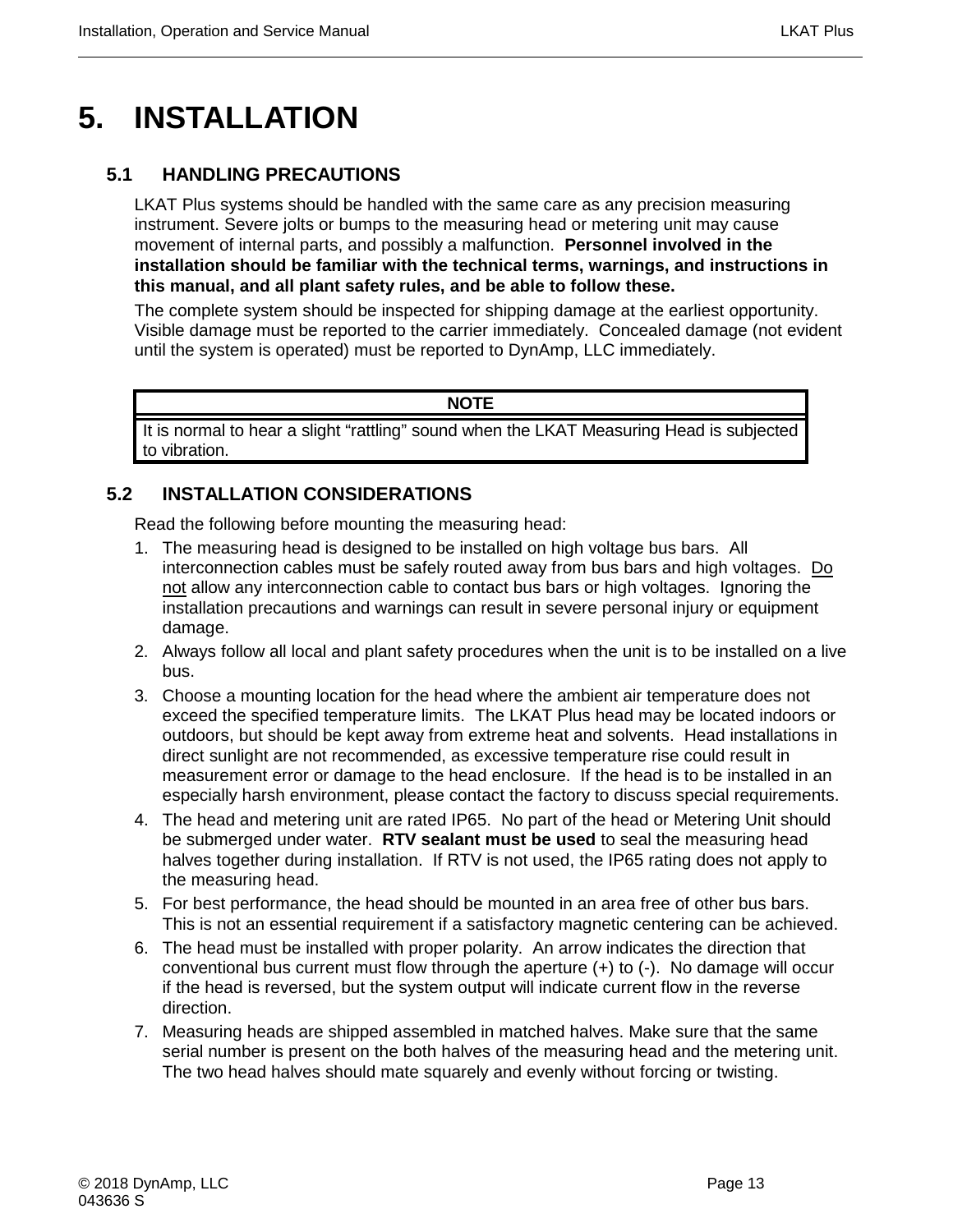- 8. The measurement head is not grounded; however, the head cables should be disconnected from the metering unit prior to installation or maintenance to minimize the possibility of electrical shock.
- 9. When installing the sensor head, do not remove the seals from the exposed end of the sensor head tube. Doing so may allow water or contaminants to enter the head, and void IP rating and warranty.
- 10. Measuring heads are shipped with mounting hardware. For permanent installation, the head halves must be semi-permanently bonded around the bus bar using Silicone RTV sealant (adhesive). After the bond cures, the spring-loaded mounting screws (plungers) may require adjustment for appropriate position and spring force on the bus. Refer to Outline & Mounting – LKAT Plus Measuring Head drawing.

Whenever possible, the head should be installed on the longest straight run of the bus that is available in an area free of other bus structures. The status LEDs and relay contacts indicate proper operation in a given head location.

# <span id="page-27-0"></span>**5.3 OFF-BUS FUNCTIONAL CHECK (OPTIONAL)**

After unpacking the LKAT Plus system (but prior to installation) the following functional check of the system is recommended:

- 1. Locate a convenient temporary power source for the LKAT Plus system. This may or may not be in the location where the system will be installed. The power source must be in the range 85 to 264Vac @ 47 to 440Hz, or 110 to 264Vdc. The system draws a maximum of 30 volt-amperes.
- 2. Refer to the drawing "Wiring Diagram, LKAT Plus System" included at the end of this manual. Attach a suitable connector to the unterminated end of the input power cable assembly for connection to the power source to be used for this check.
- 3. Connect the measuring head cables A & B to the metering unit.
- 4. Connect the power input cable assembly to the metering unit and energize the unit.
- 5. Observe the LEDs on the Main pc board assembly. If the LEDs light green, the system is functioning properly. If LED D6 (Accuracy Diagnostics "AD") lights red, skip to "Troubleshooting an Accuracy Diagnostics Fault Indication" in the "Theory of Operation" section of this manual. If LED D5 (Trip 1) lights red, make measurements and complete the form "LKAT Plus Diagnostic Measurements Form 1 – Zero Primary Current" and contact the factory.

Refer to "LKAT Plus Diagnostic Measurements Form 1 – Zero Primary Current". Allow the system one hour to stabilize prior to making measurements. Make measurements and record data shown on the form. File the completed test form for future reference. It is OK to make these measurements away from location where the LKAT Plus system will be installed, but this should be noted on the form

# <span id="page-27-1"></span>**5.4 MEASURING HEAD INSTALLATION**

The head halves are semi-permanently bonded together around the bus. The measuring head is comprised of two "L" shaped halves. Each half is identified with a serial number followed by an "A" or "B". One interconnection cable exits from each corner box on each half. When the sensor head is installed on a running ("horizontal") bus, the corner boxes should be located beneath the bus. This reduces chances of ingress by pollutants and minimizes heating of the head electronics by the bus.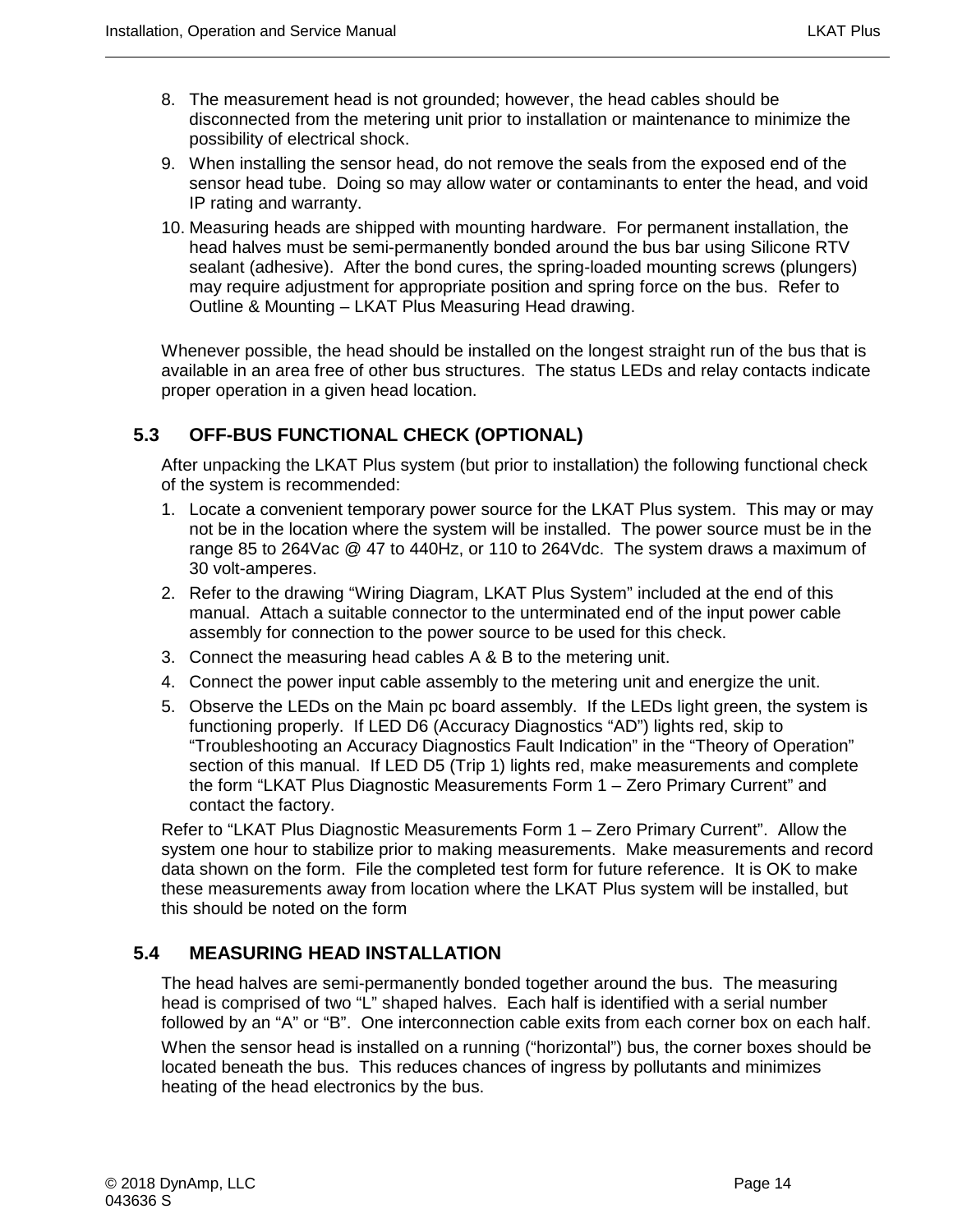For rising ("vertical") busses, the corner boxes may be located on either side of the bus, depending on mechanical and thermal considerations. The head should be mounted on the bus bar so conventional (+) to (-) current flows in the direction of the arrow on the sensor head.

The following tools and materials are required for installation:

Materials marked with an asterisk ( \* ) are included with each LKAT Plus System order.

| 34" (864mm) Releasable Cable Ties *                                |
|--------------------------------------------------------------------|
| Silicone RTV adhesive / sealant *                                  |
| $1/8$ " (3mm) hex wrench $*$                                       |
| Drill, drill bits, mounting hardware, screwdrivers, wrenches, etc. |
| Cable puller, cable ties, ladder, etc.                             |

The following is the recommended sequence for installing the measuring head:

- 1. Refer to the Outline and Mounting drawing for the Measuring head at the end of this manual.
- 2. Connect the head cable assemblies to the Metering Unit.
- 3. Determine the position where the measuring head will be installed. Bus bar(s) should be free from grease and dust for the best adhesion of the LKAT fiberglass mounting channels to bus bar(s).
- 4. Connect the head cable assemblies to the metering unit.
- 5. Remove the backing from the adhesive foam strips on the fiberglass mounting channels. Position the mounting channels to the bus in the desired location.
- 6. Squeeze a ¼" (6.5mm) continuous bead of silicone RTV adhesive around the elbow and tube seam indicated by the yellow "HEAD SPLITS HERE" marker. Keep the Silicone RTV on the outside of the elbow cavity. There must be sufficient Silicone RTV adhesive to seal any gap between the sensor head halves.
- 7. Position the two "L-shaped" head halves around the bus and the fiberglass channels. Mate the two halves, pressing them together until the tubes are firmly seated in the elbows.
- 8. Install the releasable cable ties to hold the head halves together while the Silicone RTV cures. The cable ties may be removed after 24 hours.
- 9. Route the interconnection cables away from the bus and other high voltages.
- 10. Connect the power cable assembly to appropriate power source and LKAT Plus metering unit.
- 11. The Silicone RTV takes approximately 24 hours to cure. After Silicone RTV has cured, the plunger tension may be adjusted, if needed. Use the 1/8" hex wrench supplied with the system for this purpose.

#### <span id="page-28-0"></span>**5.5 METERING UNIT INSTALLATION**

The location of the metering unit should be determined by the following factors:

- 1. Ambient air temperature must stay in the specified range at all times.
- 2. The location should not be exposed to direct sunlight.
- 3. The location should be within reach of the head cables supplied with the system. Standard head cable length is 33 feet (10 meters). Extra-long head cables may also be ordered for special applications.
- 4. Route interconnection cables away from bus and other high voltages.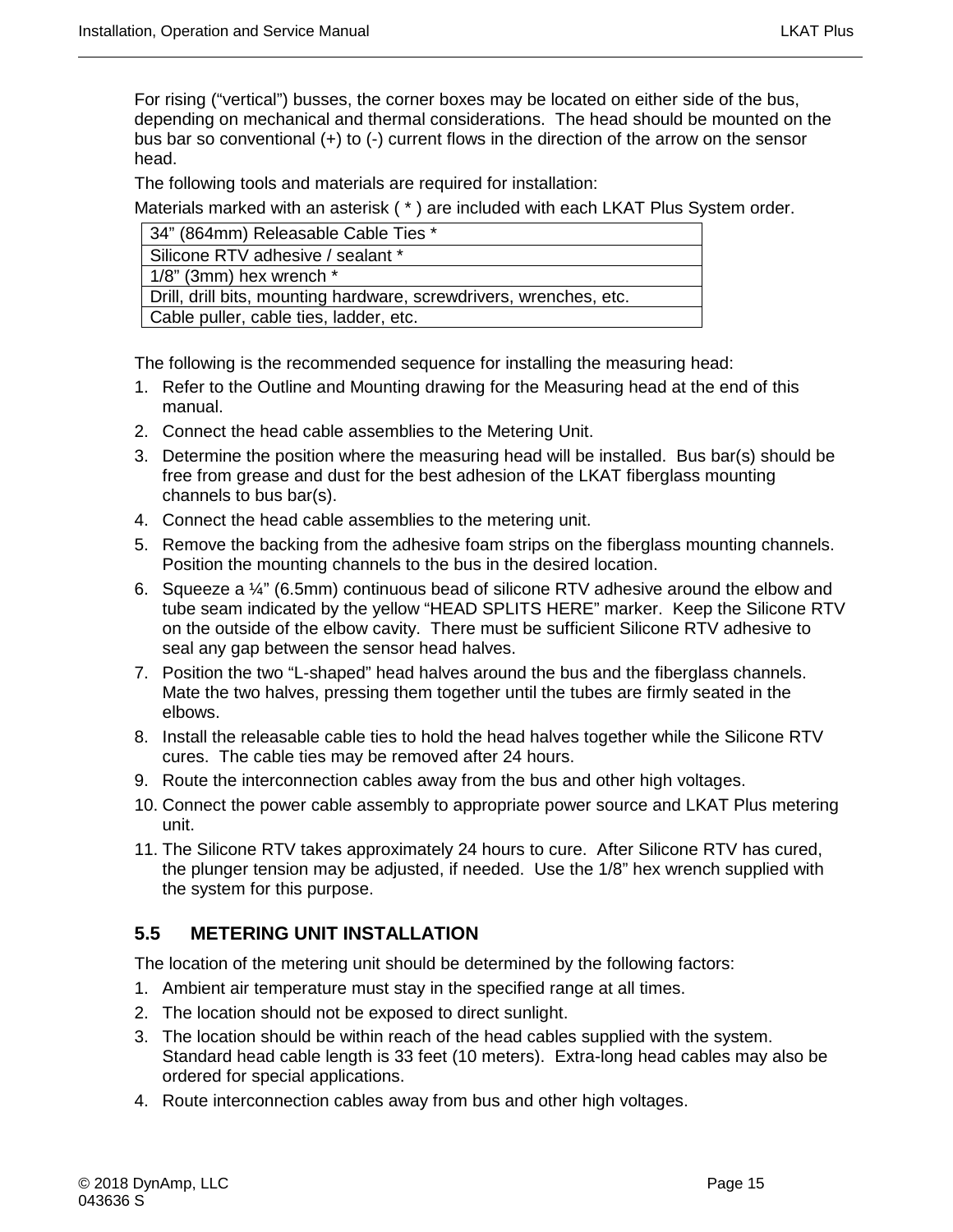Refer to Metering Unit Outline & Mounting drawing at the end of this manual. Anchor the enclosure in the desired location after ensuring adequate cable reach.

- 5. Refer to the LKAT Plus System Wiring Diagram. The output cable assembly consists of #20 (20 AWG) twisted pair cable (8 pairs) with 17 (one contact position in output connector is unused) position circular connector on one end, and stripped, tinned wires on the other end. The twisted wire pairs are jacketed with black and white PVC. Each pair has the pair number imprinted on the jacket. Connect the output cable assembly wires to the appropriate points in the process electronics system.
- 6. A 3-conductor power cable is supplied with the system. Connect power cable to the Metering Unit.

# <span id="page-29-0"></span>**5.6 SYSTEM CHECKOUT**

Recheck all wiring connections against the drawings to ensure proper installation. Energize the LKAT Plus system. Confirm that the green status LEDs are illuminated. If D6 (AD LED) lights red, skip to "Troubleshooting an Accuracy Diagnostics Fault Indication" in the "Theory of Operation" section of this manual

Energize the rectifier to the desired test current. Calculate the expected Metering Unit output signal magnitude at the test current.

The measured Metering Unit output signal magnitude should be equal to (or very close to) the expected value that was calculated.

If the Digital Display option is included in the Metering Unit, the displayed kA level should also be equal to (or very close to) the expected value that was calculated.

Refer to "SPECIFICATIONS" section of this manual for more information.

Photocopy the appropriate LKAT Plus Diagnostic Measurements Forms. Form 1 is for diagnostic measurements at zero bus current (with the sensor head on or off the bus). Form 2 is for diagnostic measurements with the sensor head installed on the bus with the bus energized. Follow the directions to measure and record necessary information.

#### **NOTE :**

- These forms are intended to help keep accurate records of LKAT Plus functional tests.
- This information may prove valuable in the event of a malfunction.
- These measurements do not constitute system calibration.
- Space is provided for the recording of three sets of readings.
- Voltages may vary slightly with temperature extremes.
- System performance will typically remain within nominal specifications when measured levels fall within the acceptable limits shown on the forms.
- Levels must be measured and recorded under test conditions shown on the forms.
- The metering unit cover must be open during system checkout, as all measurements are made inside metering unit on Main pc board terminal blocks. The cover should remain firmly closed during normal operation.
- **Always** complete these forms in full **before** contacting the factory.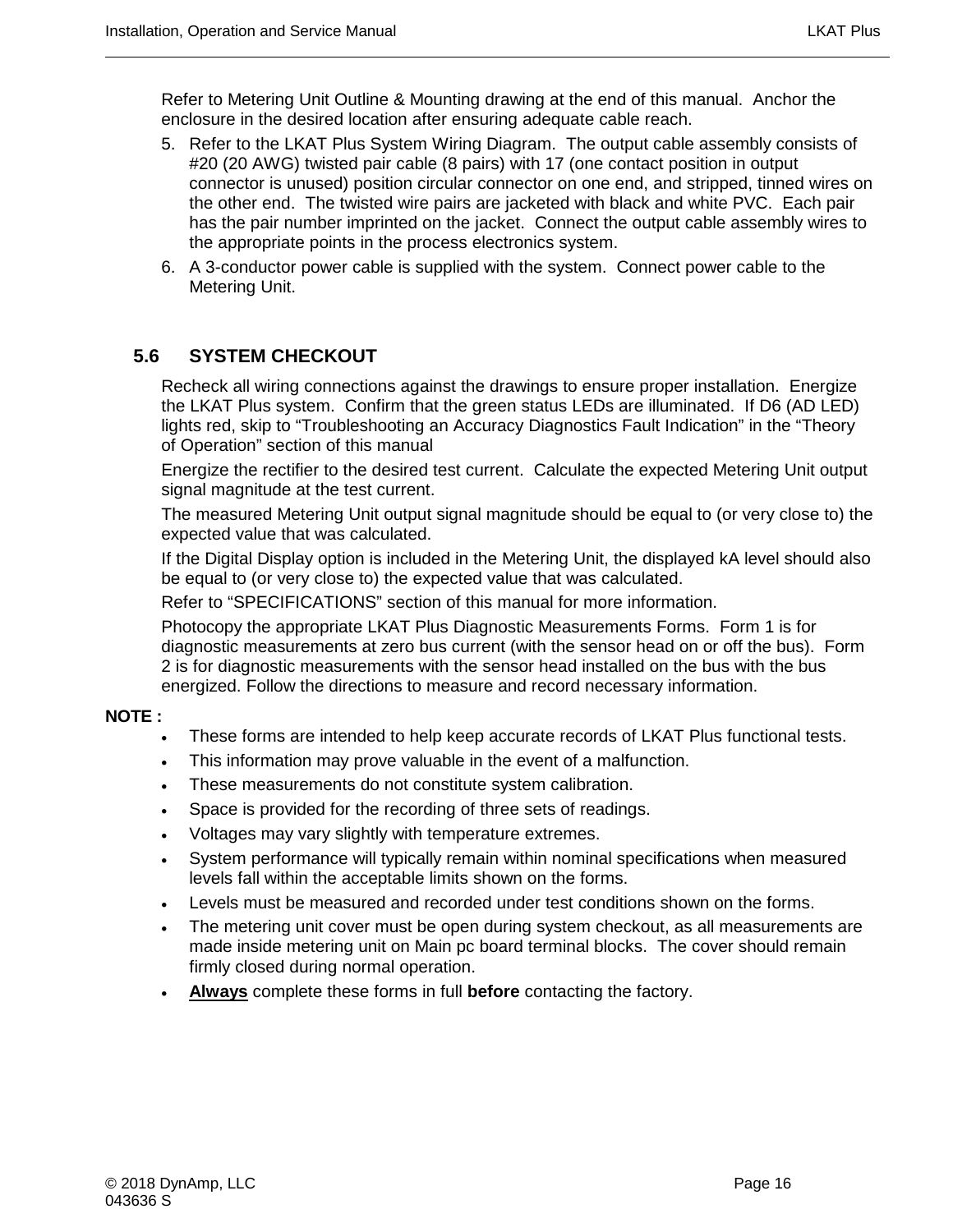#### **FORM 1**

#### **LKAT PLUS DIAGNOSTIC MEASUREMENTS FORM 1 – ZERO PRIMARY CURRENT**

<span id="page-30-0"></span>Instructions:

- 1.) Ensure that the metering unit is energized and both head halves are connected.
- 2.) Ensure that head is off bus, or that bus is de-energized.
- 3.) Measure and record the information below (make additional copies of this form as needed).
- 4.) Record Serial Numbers.

#### **TEST CONDITIONS:**

#### **ZERO PRIMARY CURRENT (Head may or may not be installed on bus);**

#### **LKAT Plus SYSTEM must be ENERGIZED for AT LEAST ONE HOUR.**

| <b>MEASURE</b>                                              | $(+)$ DMM<br>at | $(-)$ DMM<br>at | <b>ACCEPTABLE</b><br><b>RANGE</b> | <b>DATE</b> | <b>DATE</b> | <b>DATE</b> |
|-------------------------------------------------------------|-----------------|-----------------|-----------------------------------|-------------|-------------|-------------|
| $+5V$<br>supply                                             | P4-1            | P4-2            | $+5V$<br>$(\pm 0.5V)$             |             |             |             |
| $+15V$<br>supply                                            | P4-3            | P4-4            | $+15V$<br>$(\pm 0.5V)$            |             |             |             |
| $-15V$<br>supply                                            | P4-6            | P4-5            | $-15V$<br>$(\pm 0.5V)$            |             |             |             |
| Input<br>A <sub>1</sub>                                     | $P1-1$          | $P1-2$          | 0V<br>$(\pm 5mV)$                 |             |             |             |
| Input<br>A2                                                 | $P1-3$          | $P1-2$          | 0V<br>$(\pm 5mV)$                 |             |             |             |
| Input<br><b>B1</b>                                          | $P2-1$          | $P2-2$          | 0V<br>$(\pm 5mV)$                 |             |             |             |
| Input<br><b>B2</b>                                          | P2-3            | $P2-2$          | 0V<br>$(\pm 5mV)$                 |             |             |             |
| Output<br>Current<br>Loop<br>Burden at<br><b>Full-Scale</b> | P3-1            | P3-2            | 10.2V<br>max                      |             |             |             |

Serial Numbers :

Metering Unit

Measuring Head

 $A$  Half :

 $B$  Half :

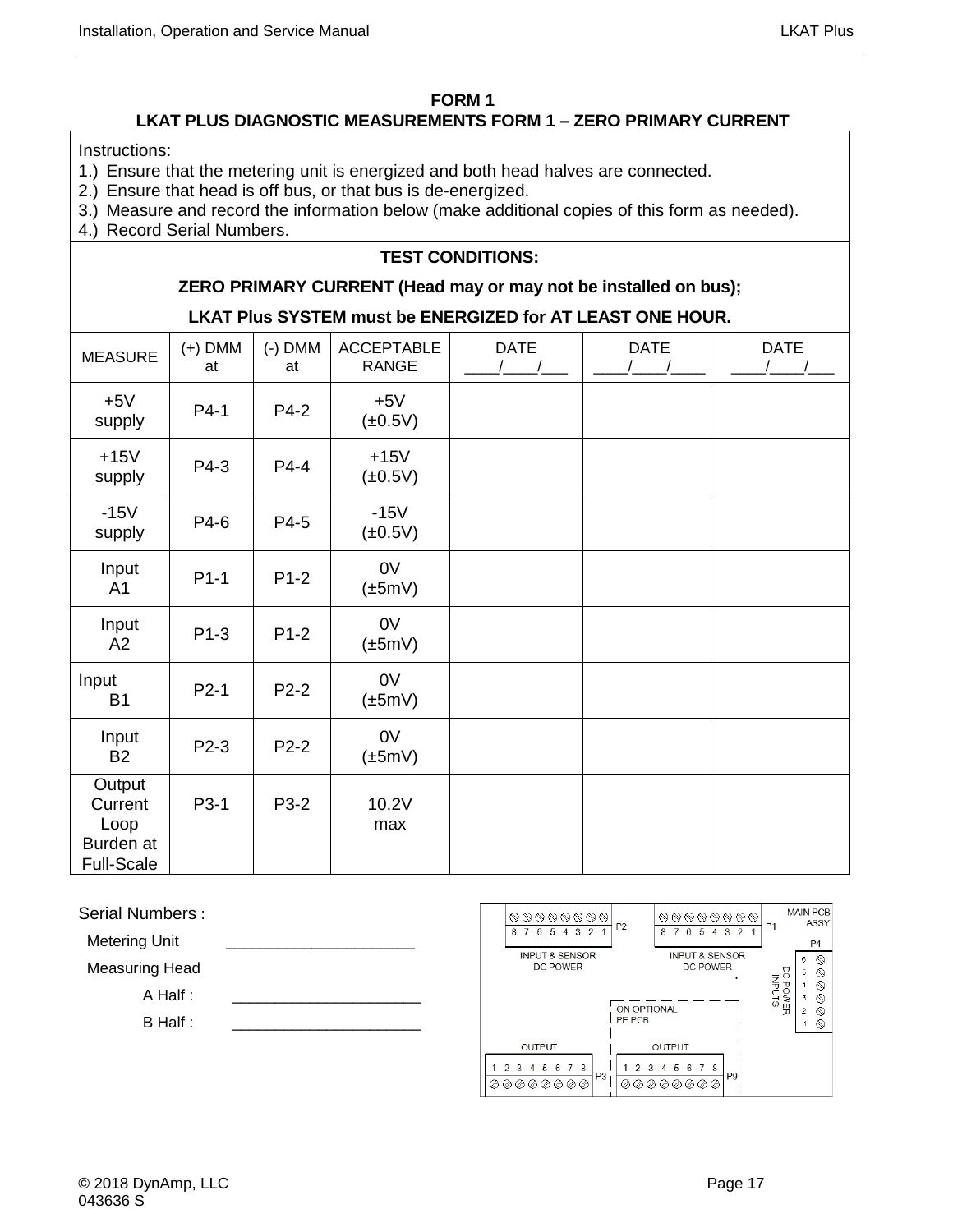#### **FORM 2**

#### **LKAT PLUS DIAGNOSTIC MEASUREMENTS FORM 2 – ENERGIZED PRIMARY BUS**

<span id="page-31-0"></span>Instructions:

- 1.) Ensure that the metering unit is energized and both head halves are connected.
- 2.) Ensure that head is on bus and that bus is energized.
- 3.) Measure and record the information below (make additional copies of this form as needed).
- 4.) Record Serial Numbers and Current Loop Burden Resistance (Ohms).

#### **TEST CONDITIONS:**

#### **ENERGIZED PRIMARY BUS ;**

#### **LKAT Plus SYSTEM must be ENERGIZED for AT LEAST ONE HOUR.**

| <b>MEASURE</b>                                              | $(+)$ DMM<br>at | $(-)$ DMM<br>at | <b>ACCEPTABLE</b><br><b>RANGE</b> | <b>DATE</b><br>$\frac{1}{2}$ | <b>DATE</b><br>$\sqrt{1}$ | <b>DATE</b><br>$\sqrt{ }$ |
|-------------------------------------------------------------|-----------------|-----------------|-----------------------------------|------------------------------|---------------------------|---------------------------|
| $+5V$<br>supply                                             | $P4-1$          | P4-2            | $+5V$<br>$(\pm 0.5V)$             |                              |                           |                           |
| $+15V$<br>supply                                            | P4-3            | $P4-4$          | $+15V$<br>$(\pm 0.5V)$            |                              |                           |                           |
| $-15V$<br>supply                                            | P4-6            | P4-5            | $-15V$<br>$(\pm 0.5V)$            |                              |                           |                           |
| Input<br>A <sub>1</sub>                                     | $P1-1$          | $P1-2$          | Within<br>±25mV of<br>Input A2    |                              |                           |                           |
| Input<br>A2                                                 | $P1-3$          | $P1-2$          | Within<br>±25mV of<br>Input A1    |                              |                           |                           |
| Input<br><b>B1</b>                                          | $P2-1$          | $P2-2$          | Within<br>±25mV of<br>Input B2    |                              |                           |                           |
| Input<br><b>B2</b>                                          | P2-3            | $P2-2$          | Within<br>±25mV of<br>Input B1    |                              |                           |                           |
| Output<br>Current<br>Loop<br>Burden at<br><b>Full-Scale</b> | P3-1            | P3-2            | 10.2V<br>max                      |                              |                           |                           |

| Serial Numbers :               |  |  |
|--------------------------------|--|--|
| <b>Metering Unit</b>           |  |  |
| <b>Measuring Head</b>          |  |  |
| $A$ Half :                     |  |  |
| B Half :                       |  |  |
| Current Loop Burden Resistance |  |  |

(Ohms)\_\_\_\_\_\_\_\_\_\_\_

MAIN PCB 00000000 00000000 **ASSY** P<sub>2</sub> D<sub>1</sub> 8 7 6 5 4 3 2 1 8 7 6 5 4 3 2  $P<sub>4</sub>$ **INPUT & SENSOR INPUT & SENSOR**  $\overline{6}$  $\textcircled{\tiny{\#}} \textcircled{\tiny{\#}} \textcircled{\tiny{\#}} \textcircled{\tiny{\#}} \textcircled{\tiny{\#}}$ DC POWER<br>INPUTS DC POWER DC POWER  $\overline{5}$  $\overline{4}$  $\overline{\mathbf{3}}$ ON OPTIONAL  $\overline{2}$ PE PCB **OUTPUT OUTPUT** 1 2 3 4 5 6 7 8 1 2 3 4 5 6 7 8 P<sub>3</sub> P9 00000000 00000000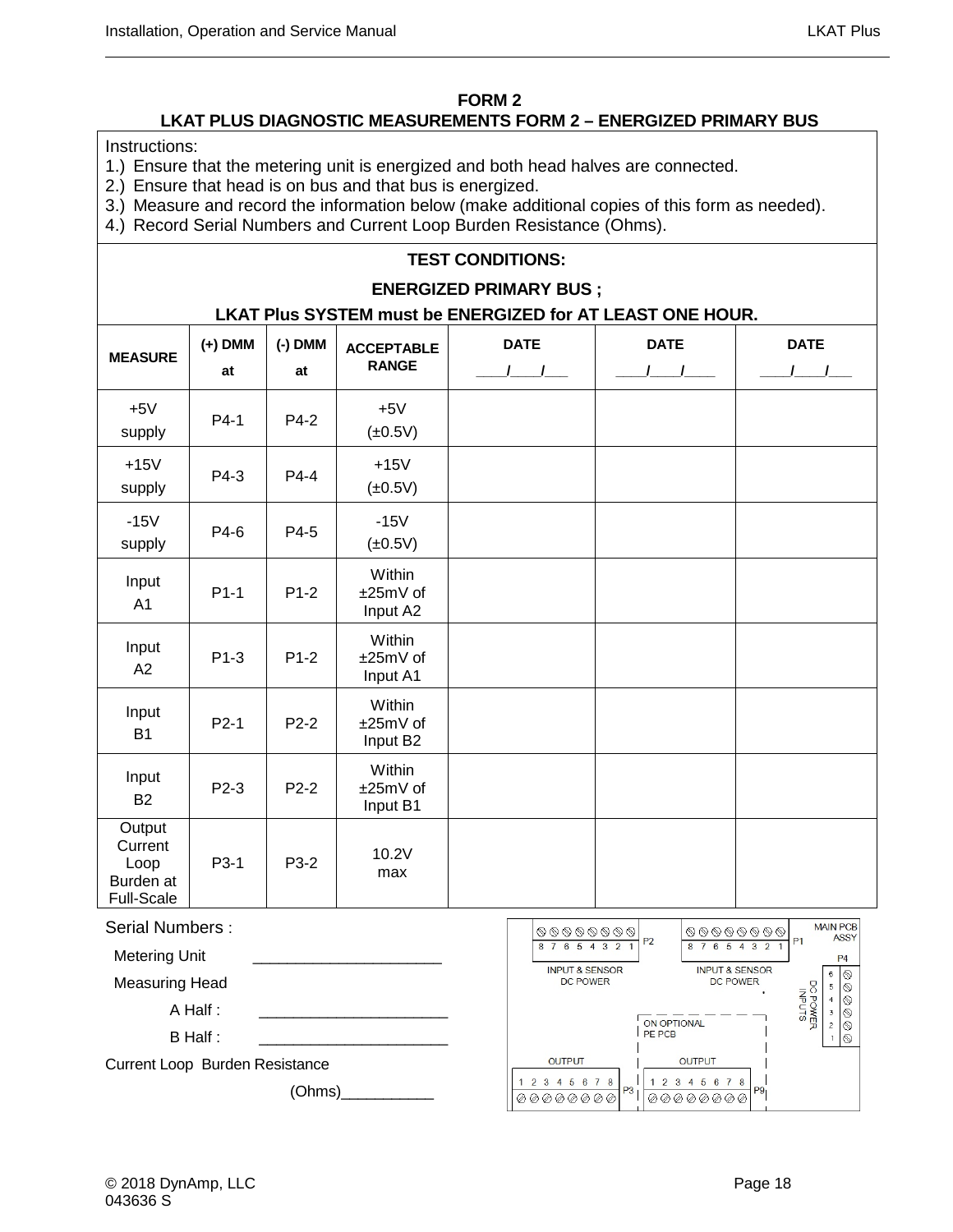# <span id="page-32-0"></span>**6. THEORY OF OPERATION**

### <span id="page-32-1"></span>**6.1 GENERAL**

The LKAT Plus system uses open-loop, open-path (OLOP) technology to convert the magnetic field associated with a current carrying conductor into an isolated milliampere current loop output. This output is scaled to be proportional to the primary conductor current. In addition, a local digital display of the primary bus current (in kiloAmperes) is visible when the optional RMS Display pc board is added to metering unit.

The measurement head is a sealed unit and is not designed for repair in the field. However, a working knowledge of the LKAT Plus system theory of operation will help facilitate timely and accurate diagnosis in the event of problems.

# <span id="page-32-2"></span>**6.2 OLOP TECHNOLOGY**

The term "open-loop" means that the magnetic circuit does not generate an opposing magnetic field to null the field produced by the primary conductor. The term "open-path" indicates that the sensor is an air-core design, without magnetic core material.

The LKAT Plus system operation is based on Ampere's Law, which states: "the line integral of B (magnetic flux density) around any closed path is equal to  $\mu_0$  (permeability multiplied by current)". In practical terms, this means that integrating a closed path around a primary conductor will yield the net primary current.

This integration is implemented using a specific array of Hall Effect ICs. The LKAT Plus system effectively minimizes errors typically present in other open-loop sensors: zero drift, thermal drift, position sensitivity, and susceptibility to external magnetic fields. The absence of a magnetic core practically eliminates errors due to saturation, hysteresis, and core set (remanence) commonly associated with ferrite material.

A generalized block diagram of the LKAT Plus system is shown in Figure 6.1.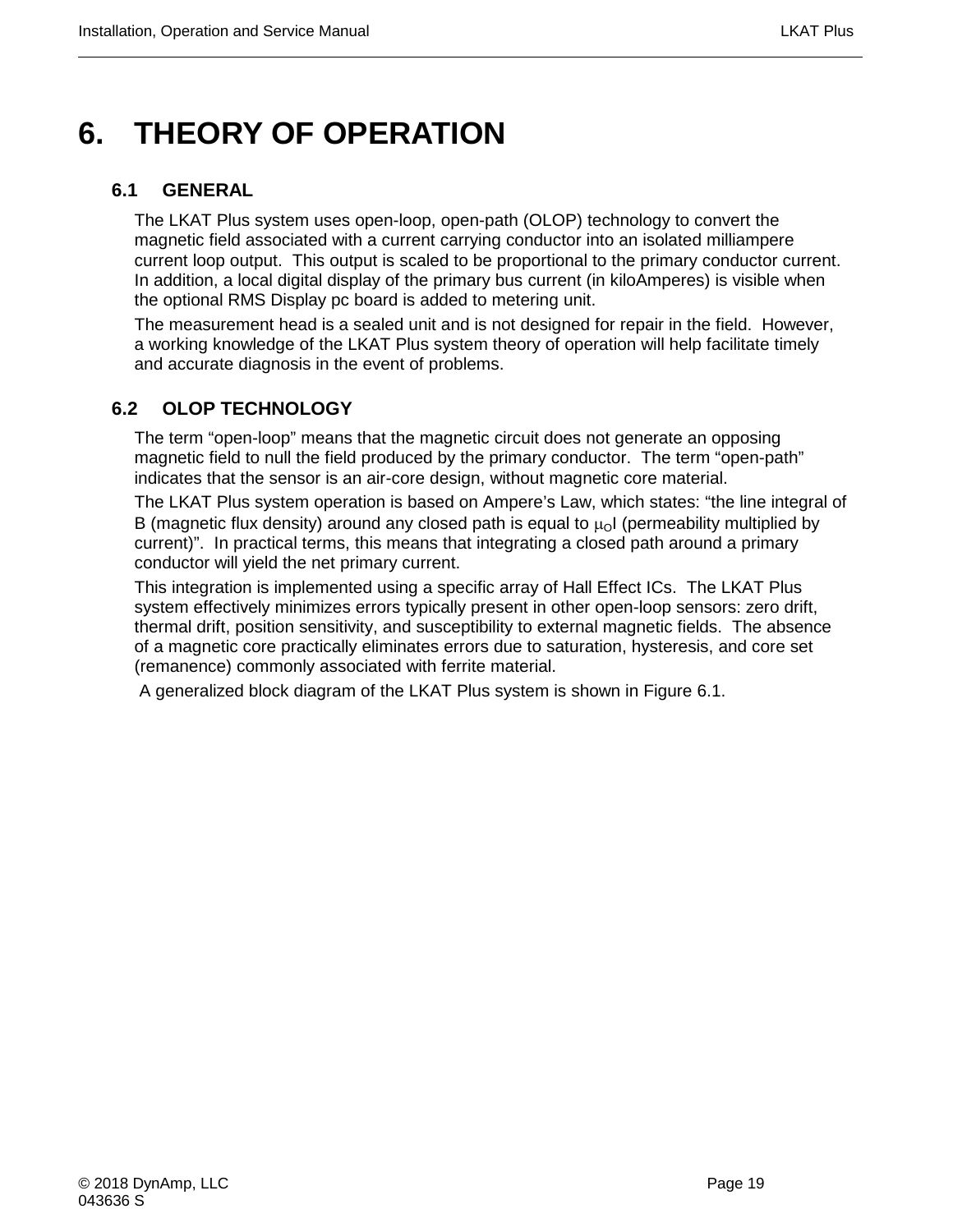

**FIGURE 6.1 BLOCK DIAGRAM OF THE LKAT PLUS SYSTEM**

# <span id="page-33-1"></span><span id="page-33-0"></span>**6.3 SYSTEM FUNCTIONAL DESCRIPTION**

The flux density associated with the primary current is sensed by arrays of Hall ICs in the sensor head. The outputs of these devices are summed and filtered, then transmitted to the metering unit where these signals are dc biased and scaled. The Accuracy Diagnostics status LEDs and relay contacts are driven by a signal input that compares the various Hall groups with voltage setpoints. When the Hall group signal exceeds the reference, the green LED will go out and the red LED will illuminate. The relay coil will change state under the same conditions. The Trip Setpoint LEDs and relay contacts operate in a similar manner.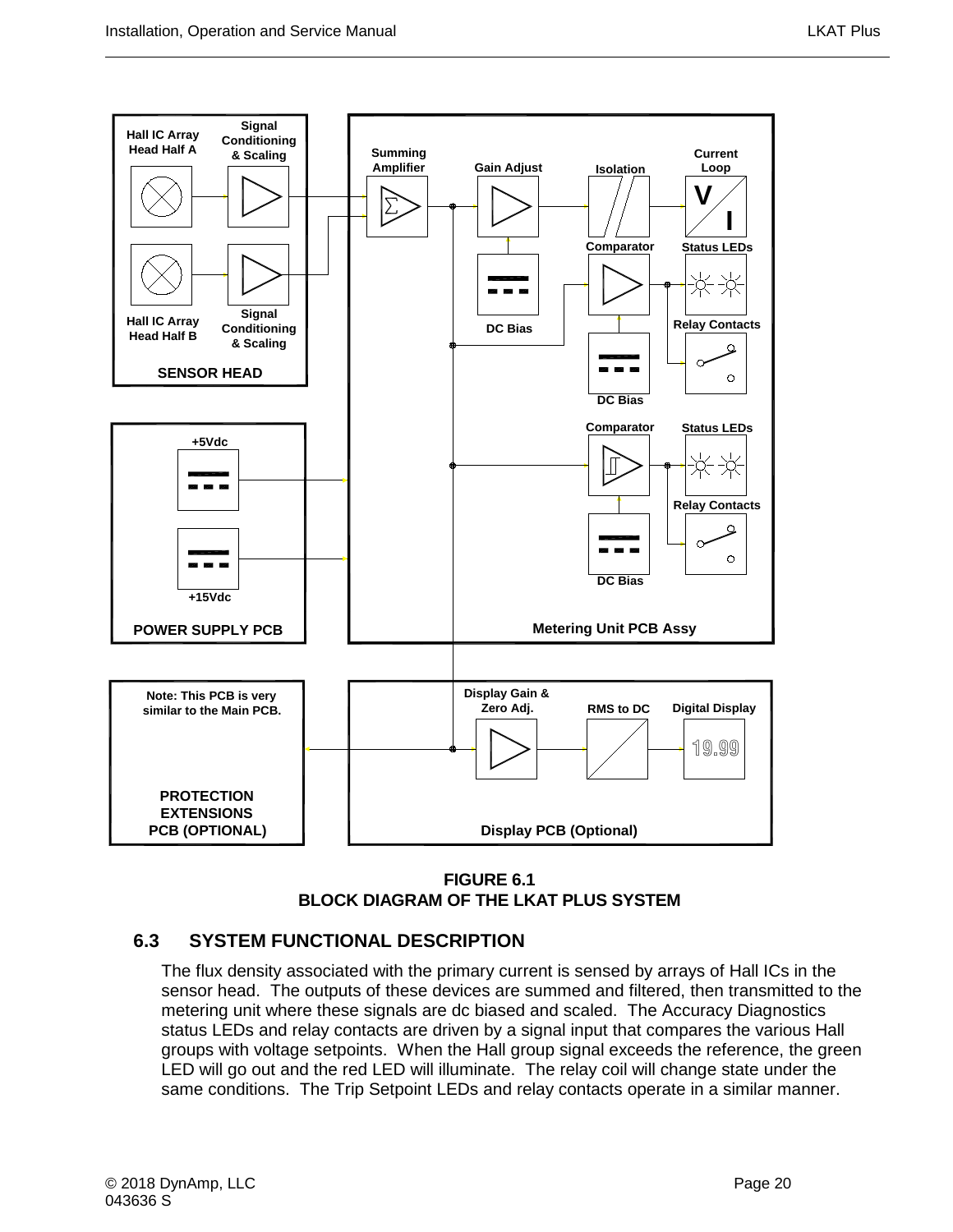Main PCB LED D6 is a RED / GREEN the Accuracy Diagnostics status LED. This LED indicator and Main PCB relay CR2 contacts may be used to monitor the following conditions:

- Measuring Head imbalance
- Power supply failure
- Measuring Head disconnected
- Sensor electronics failure
- Other circuit failures causing loss of measurement accuracy

Occurrence of one or more of the conditions above will change the state of CR2 relay coil, changing the state of the contacts and changing the LED indication from green to red. Refer to the section "Troubleshooting an Accuracy Diagnostics Fault Indication" in this chapter for more information about determining the cause and eliminating a fault condition.

Refer to section "FAILSAFE" / "NON-FAILSAFE" CONFIGURATION in this chapter for more information about Alarm Relays.

# <span id="page-34-0"></span>**6.4 LKAT PLUS METERING UNIT**

Refer to drawings in the back of this manual. The LKAT Plus metering unit consists of a universal input power supply and Main pc board mounted together on a steel U-chassis. Input, output, and power connections are made from outside the enclosure using panelmount IP65 rated military-style circular connectors. Wiring harnesses within the metering unit are terminated using 3.5mm and 5.08mm "Eurostyle" connectors.

Input power connects to the Power Supply pc board assembly. The dc supply includes a sloblo type non-replaceable fuse, in-rush and overcurrent protection, as well as MOV overvoltage clamping. The power supply provides outputs of  $\pm$ 15Vdc and +5Vdc required by the system electronics. These outputs connect to the Main pc board assembly via a short wire harness.

Connections to the sensor head are made via the Main pc board assembly. The u-chassis with power supply and Main pc board is mounted on a sub-panel inside NEMA-4X enclosure. The enclosure cover must be securely closed and cable assemblies connected at all times during normal operation.

# <span id="page-34-1"></span>**6.5 LKAT PLUS HEAD INTERCHANGEABILITY**

DO NOT connect LKAT Classic or LKAT<sup>2</sup> Measuring heads to an LKAT Plus Metering Unit  $$ doing so will damage them. LKAT Plus Measuring Heads of various sizes will operate properly when connected to the LKAT Plus metering unit. However, the LKAT Plus system is *factory calibrated as a system***.** As a result, optimal measurement accuracy is achieved when the metering unit is connected to the head it was calibrated with, and installed on the size bus bar it was designed for.

# <span id="page-34-2"></span>**6.6 TROUBLESHOOTING AN ACCURACY DIAGNOSTICS FAULT INDICATION**

A problem may exist when the LKAT Plus system is energized with A and B head cables connected to the metering unit and the Main PCB AD status LED D6 illuminates RED and / or Main PCB CR2 status relay coil de-energizes. This is true whether or not the measuring head is installed on the bus. The following table is intended to help the user determine and hopefully eliminate the cause of the fault.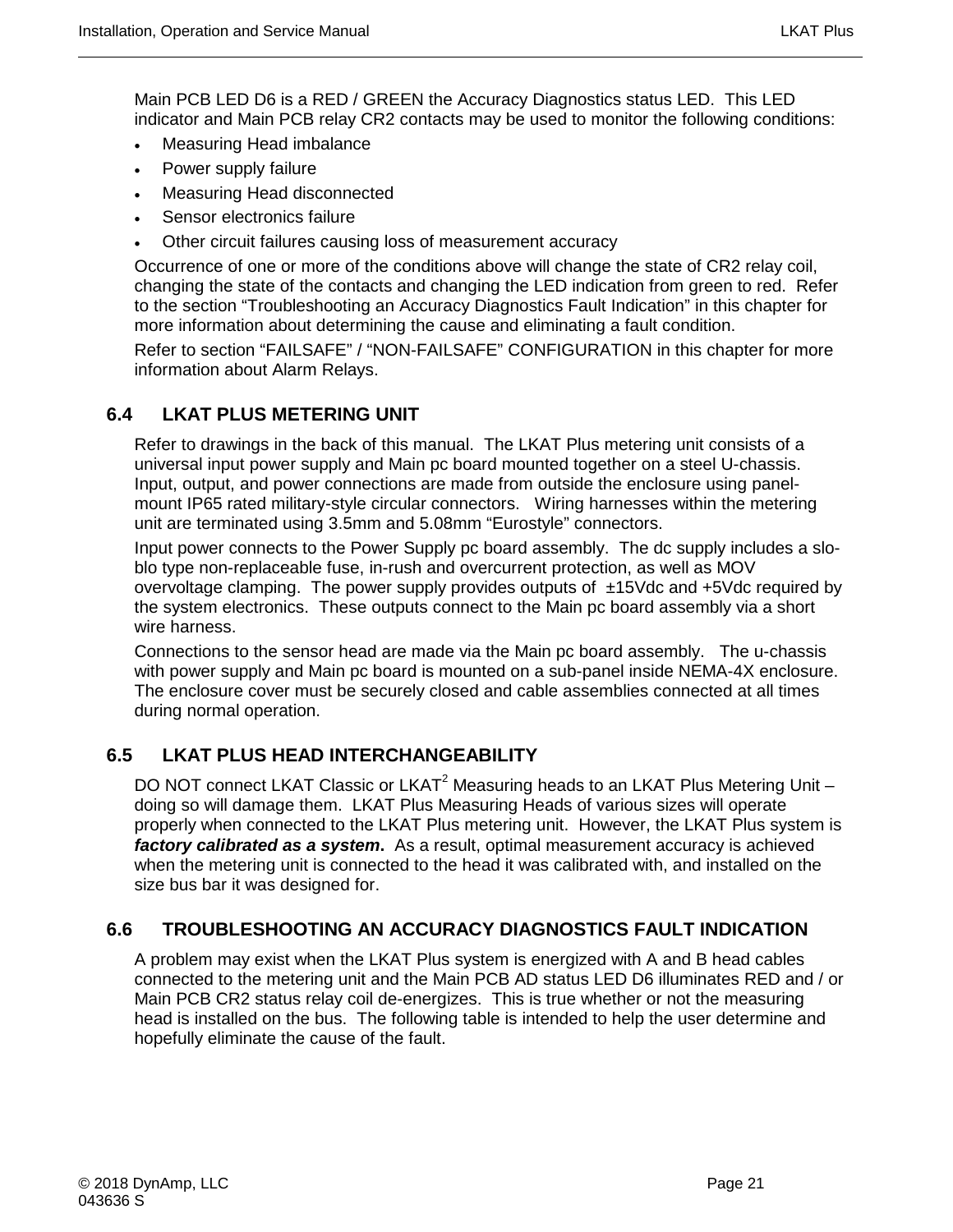**TABLE 6.1 TROUBLESHOOTING AN ACCURACY DIAGNOSTICS FAULT INDICATION** 

<span id="page-35-1"></span>

| G<br>90<br>Main<br>Green | 답<br>80<br>Main I<br>Red Ll | Contact<br>5-3 to P3-5<br>ကိ | 징<br>$rac{1}{2}$ | H<br>OFF<br>SUB | Possible problem                   | Action / Check                                                                                                       |
|--------------------------|-----------------------------|------------------------------|------------------|-----------------|------------------------------------|----------------------------------------------------------------------------------------------------------------------|
| ON                       | <b>OFF</b>                  | Open                         | X                | X               | System operating                   | DC measurements (optional)                                                                                           |
| <b>OFF</b>               | <b>OFF</b>                  | Closed                       | X                | X               | No input power                     | Verify input power connection                                                                                        |
| <b>OFF</b>               | <b>OFF</b>                  | Closed                       | X                | X               | DC power supply                    | Verify DC power on main PCB                                                                                          |
| <b>OFF</b>               | <b>ON</b>                   | Closed                       | X                | X               | <b>Head halves</b><br>disconnected | Verify head interconnections at metering<br>unit                                                                     |
| <b>OFF</b>               | ON.                         | Closed                       | X                |                 | Head imbalance                     | Adjust position of head for green ON, red<br>OFF                                                                     |
| <b>OFF</b>               | ON                          | Closed                       | X                | X               | Measuring head<br>malfunction      | Measure head input signals at zero bus<br>current; output should be < 5mVdc;<br>substitute known good measuring head |
| <b>OFF</b>               | ON                          | Closed                       | X                | X               | Other problem                      | Contact factory                                                                                                      |

# <span id="page-35-0"></span>**6.7 SYSTEM CALIBRATION OVERVIEW**

DynAmp does not specify required intervals of calibration for its products.

The end user of the product is responsible for identifying the appropriate interval between calibrations. The intervals should be determined based on the following factors:

- Requirements of a Quality Management System
- Accuracy and permissible limits of errors
- Purpose and usage
- Experience with similar products
- Manufacturer's recommendations
- Stability of the product
- Past history
- Other characteristics of the product

Reference: "ISO/IEC 17025:2017, General requirements for the competence of testing and calibration laboratories" and Laboratory Accreditation Bureau "Guidance for Documenting and Implementing ISO/IEC 17025:2005 and Laboratory Guidance."

As a guideline, DynAmp recommends a 24-month interval of calibration for all permanently installed products and a 12-month interval of calibration for all products used in portable applications.

Calibration may be performed as:

- Field Calibration (On Process Bus)
- Field Calibration (On Test Bus)
- Factory Calibration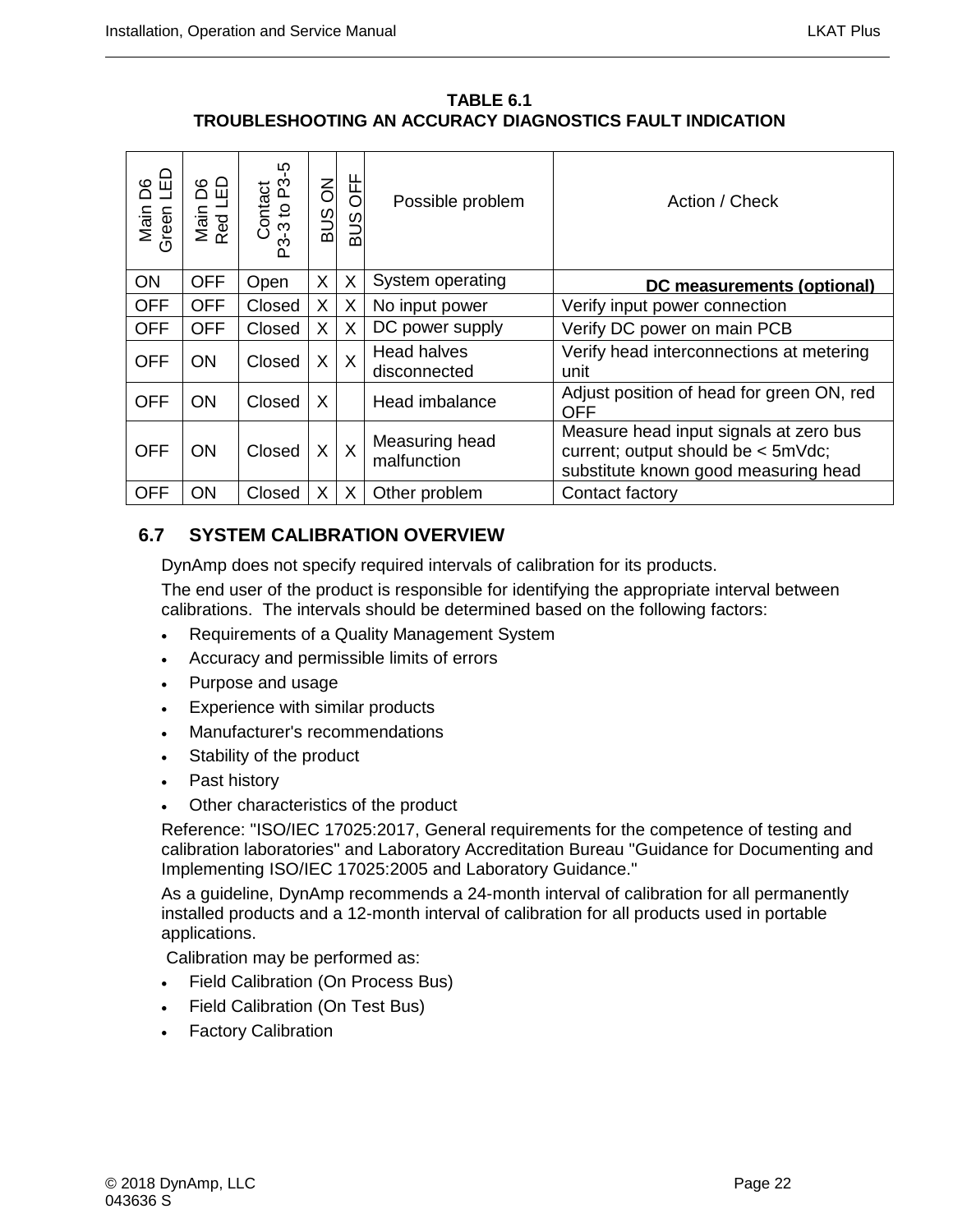#### **IMPORTANT NOTE**

DynAmp, LLC assumes no responsibility for the accuracy of LKAT Plus Systems calibrated by any person other than a DynAmp, LLC Technician.

To calibrate the LKAT Plus System, one compares the output of the device under test ("DUT") to a reference. During field calibration, a 0.1% accurate current measurement system, such as the DynAmp LKP or LKB, may be used as a reference. Due to significantly larger size and mass, it may be difficult to install a comparably rated LKP or LKB measuring head in on the same bus as the LKAT Plus sensor head to be calibrated.

When several LKAT Plus sensors of the same size and scaling are used in a rectifier or at one location, the use of a DynAmp, LLC factory-calibrated LKAT Plus System may be used as a reference. Approval of this approach typically depends on the accuracy requirements of the measurement application.

LKAT Plus calibration may be performed on a test bus current that is less than the full-scale current of the LKAT Plus System. It is advisable to use a test bus current of 50% (or more) of LKAT Plus System rating. The calibration accuracy depends on the stability of the test bus current, the accuracy of the reference current measurement system and ammeters, as well as the linearity of the LKAT Plus System.

LKAT Plus Systems may be returned to the factory for calibration on a test bus at full-scale current. This requires that the LKAT Measuring Head be removed from process bus. The head and associated metering unit must be returned together, and should have the same serial number. The signal output and input power cable assemblies need not be returned during factory calibration. Specific details of factory calibration are beyond the scope of this manual.

# <span id="page-36-0"></span>**6.8 CALIBRATION ADJUSTMENTS**

#### **IMPORTANT NOTE**

To avoid injury and/or electrical shock, personnel performing calibration must review and observe all hazard warnings and safety precautions stated throughout this product manual.

LKAT Plus System calibration adjustments are summarized below.

All Bias and Zero adjustments are made at zero bus current.

All Scaling and Gain adjustments are typically made at full-scale current.

Refer to pc board assembly drawings at the end of this manual for location of switches and potentiometers, as well as tables listing proper switch settings. Except for step 1) below, each table is shown on the appropriate pc board assembly drawing.

Forms1 and 2 are used to check and record system power supply and channel voltages.

#### **NOTE**

The Optional PE and/or RMS Display pc board assemblies may be added, configured and calibrated in the field. In this case, the Main pc board assembly output signal is used as the reference output signal with the LKAT Plus System measuring normal bus current.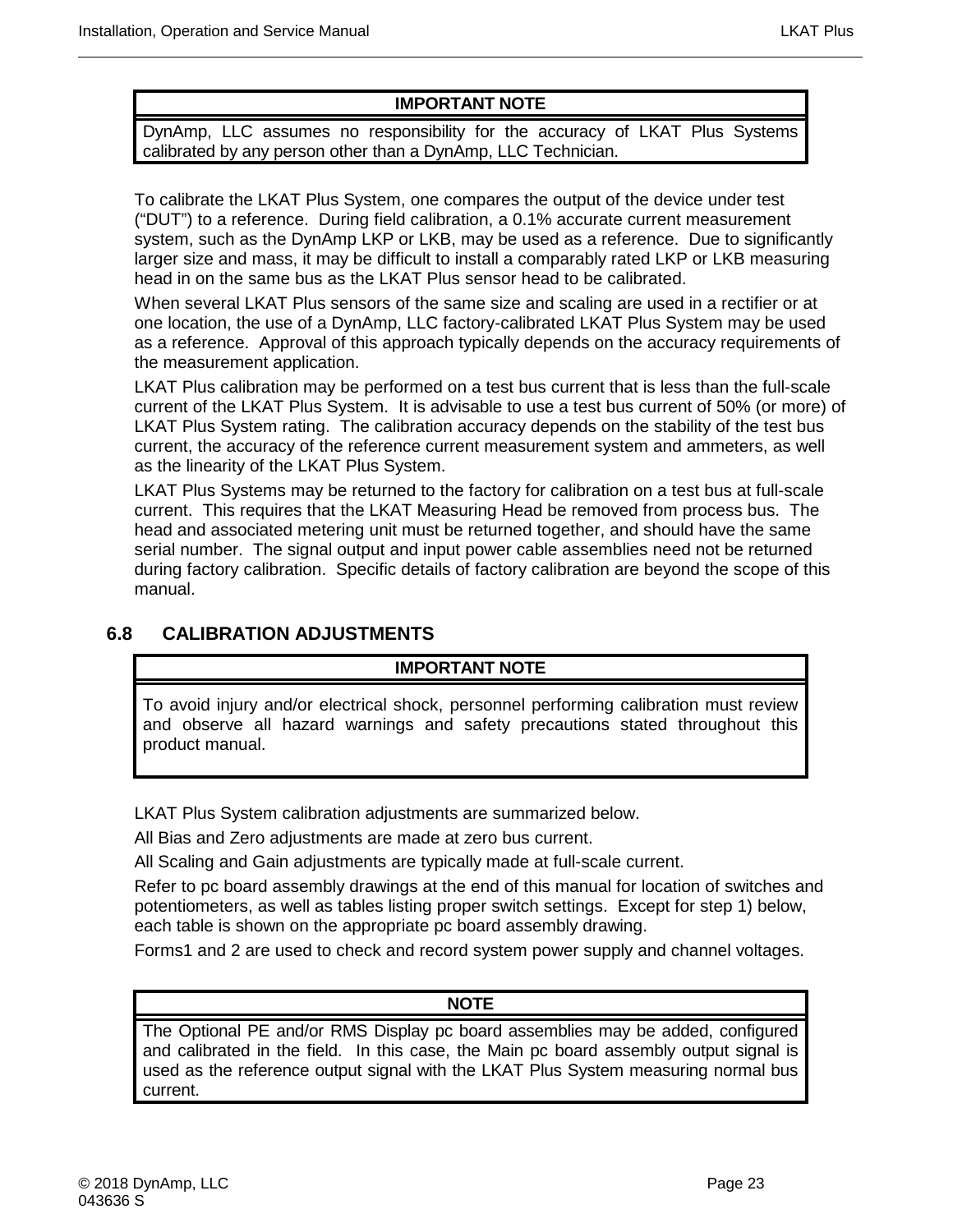

#### **FIGURE 6.2 LKAT PLUS SYSTEM TEST SETUP**

<span id="page-37-0"></span>Calibrate the Main PCB Current Loop Output

- Set Output Bias (coarse) using SW4
- Set Output Type using SW5
- Remove tape seal from switch SW1 and SW2, if necessary. Adjust Output Gain (coarse) using SW1 and SW2
- Adjust Output Bias (fine) using R42
- Adjust Output Gain (fine) gain using R7
- Readjust Output Bias (fine) using R42 (if required)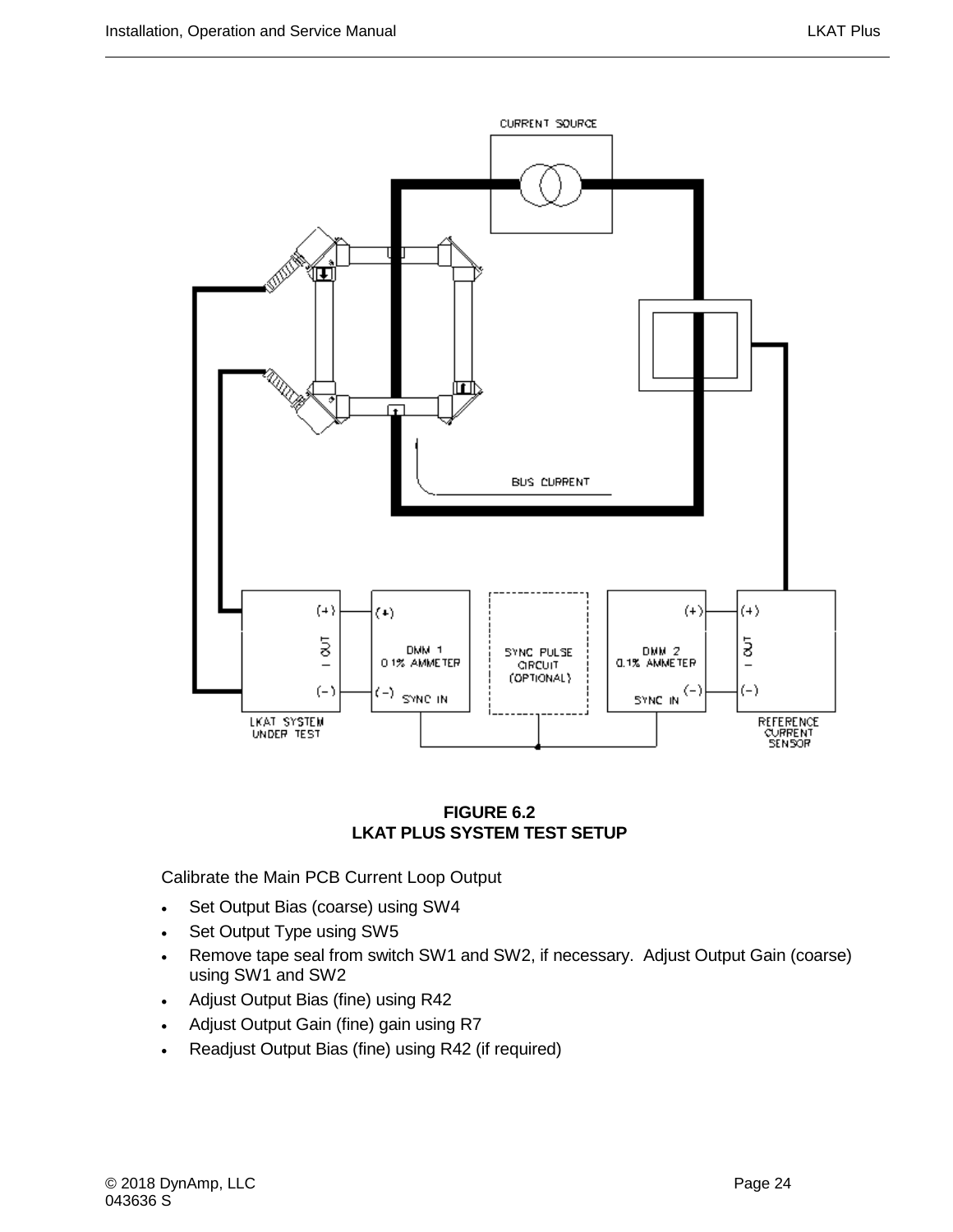Calibrate the PE PCB Current Loop Output (Optional)

- Set Output Bias (coarse) using SW4
- Set Output Type using SW5
- Remove tape seal from switch SW1 and SW2, if necessary. Adjust Output Gain (coarse) using SW1 and SW2
- Adjust Output Bias (fine) using R42
- Adjust Output Gain (fine) gain using R7
- Readjust Output Bias (fine) using R42 (if required)

Calibrate the Main PCB – Trip 1 Setpoint

- Select Trip 1 Protection Polarity using SW3
- Adjust Trip 1 Setpoint using R33 (coarse) and R46 (fine)

Calibrate the PE PCB Trip 2 & 3 Setpoints

- Select Trip 2 Protection Polarity using SW3
- Adjust Trip 2 Setpoint using R33 (coarse) and R46 (fine)
- Select Trip 3 Protection Polarity using SW3
- Adjust Trip 3 Setpoint using R34 (coarse) and R47 (fine)

Calibrate the RMS Display PCB Assembly

- Select Decimal Point position
- Select DPM Mode
- Select RMS Signal Conditioning Options using SW1F, G, & H (SW1-6, 7, & 8)
- Select Input Scale Factor using SW1E (SW1-5)
- Select Input Attenuation using SW1A, B, C, & D (SW1-1, 2, 3, & 4)
- Set DPM Gain (fine) using R12

#### <span id="page-38-0"></span>**6.9 FIELD CONFIGURATION OF TRIP SETPOINTS**

Trip setpoints may be re-configured on site for any level between 5% and 100% of full-scale. The trip polarity may also be re-configured on site. However, the Accuracy Diagnostics trip setpoint should not be adjusted without consulting the factory.

Refer to assembly drawings for the Main pc board and PE pc board (optional) included at the end of this manual. To change trip polarity adjust SW3-1 and SW3-2 according to the table on the assembly drawing.

The trip setpoint is proportional to the current where the trip will occur: "Trip Current" – from LKAT Plus Metering Unit nameplate.

The easiest method to check or change trip setpoints is to use the DynAmp LKAT MUT system which is specifically designed to simplify this process as well as verifty proper operation afterwards.

To configure the trip setpoint without the LKAT MUT or complete test stand, the following method can be used.

Refer to Table 6.2, "Trip Configuration Details".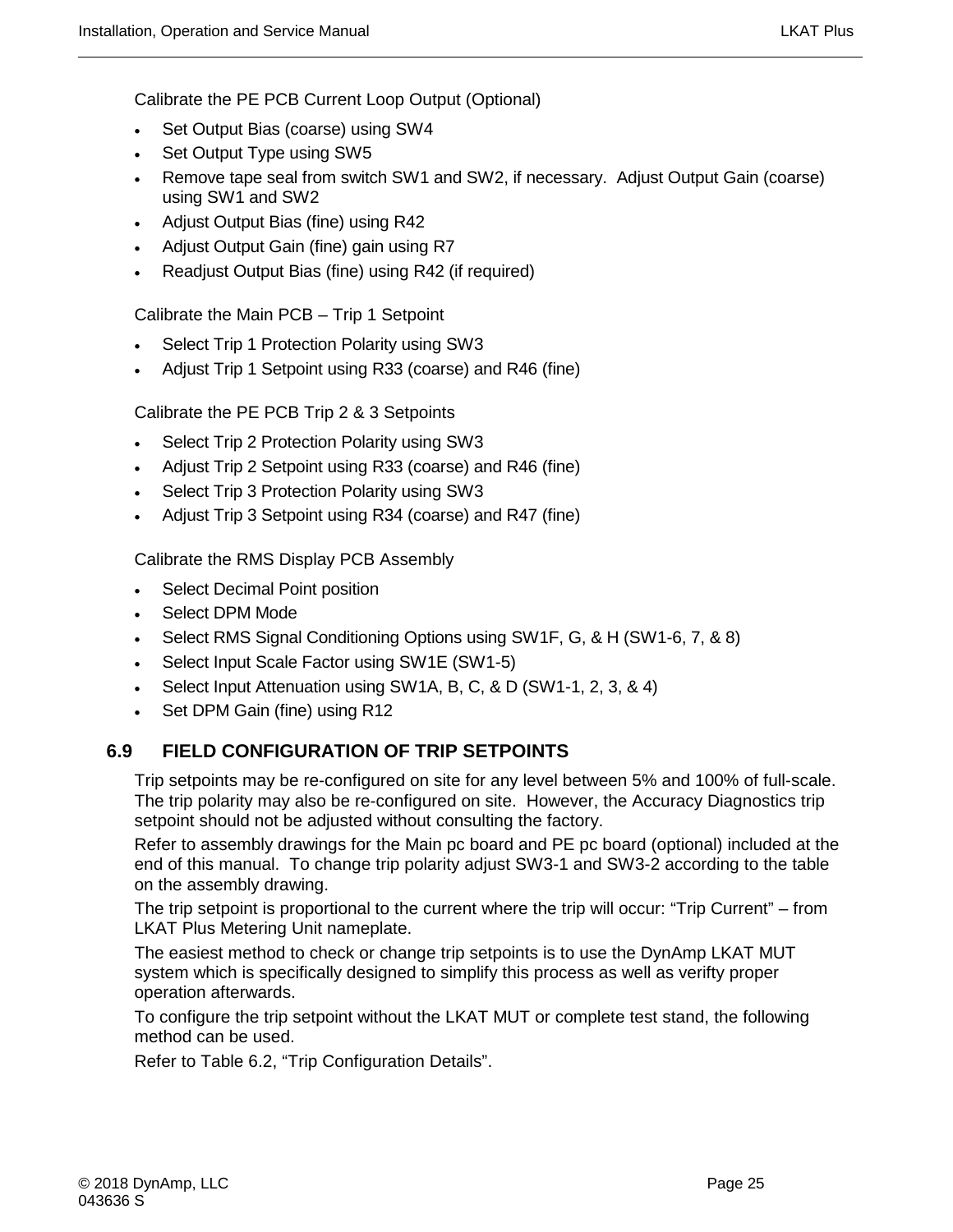Measure the existing setpoint voltage ( $V_{\text{STPT}}$ ); use the equation below to calculate the new setpoint voltage. Adjust coarse and fine potentiometers to produce calculated New VSTPT.

|                       |     |             | Old $V_{\text{STPT}}$ |                      |                                 |
|-----------------------|-----|-------------|-----------------------|----------------------|---------------------------------|
| New V <sub>STPT</sub> | $=$ |             |                       | Old Trip Current X   | <b>New Trip Current</b>         |
| Example:              |     | Old $VSTPT$ |                       |                      | 7V                              |
|                       |     |             |                       | Old Trip Current $=$ | 70kA                            |
|                       |     |             |                       | New Trip Current $=$ | 80kA                            |
|                       |     | 7V -        |                       |                      | $X$ 80kA = 8V (New $V_{STPT}$ ) |
|                       |     | 70kA        |                       |                      |                                 |

**TABLE 6.2 TRIP CONFIGURATION DETAILS** 

<span id="page-39-1"></span>

| <b>Trip Circuit</b>                                                                                            | $V_{STPT}$ Location | Coarse Adjust | Fine Adjust   |  |  |  |  |
|----------------------------------------------------------------------------------------------------------------|---------------------|---------------|---------------|--|--|--|--|
| (Main)                                                                                                         | TP2<br>(Main        | Set 1         | Set 1<br>Fine |  |  |  |  |
| (PE)*                                                                                                          | TP2<br>(PE)*        | Set 2         | Set 2<br>Fine |  |  |  |  |
| 'PE)*                                                                                                          | TP3<br>'PE)*        | Set 3         | Set 3<br>Fine |  |  |  |  |
| Use P1-2 for zero volt reference (circuit common) for voltage measurements for trip<br>setpoint configuration. |                     |               |               |  |  |  |  |

**\*** Optional

**NOTE**

<span id="page-39-0"></span>The LKAT Plus is supplied with factory configured trip setpoints configured as specified in the LKAT Plus Worksheet at the time of order. If the trip setpoints are reconfigured in the field, the customer must realize that the trip setpoints shown on the LKAT Plus Metering Unit nameplate will no longer be correct. In this case, DynAmp suggests that the nameplate be changed to reflect the new trip setpoint (following reconfiguration). The nameplate location and suggested method for documenting new trip setpoint(s) are shown in the figure below.

#### **FIGURE 6.3 NAMEPLATE**

| DynAmp                   | <b>LKAT Plus</b><br>Metering Unit | Serial No.<br>08050015<br>Metering Unit No. 043696k<br>System Item No.<br>045125 |
|--------------------------|-----------------------------------|----------------------------------------------------------------------------------|
| Main Output              |                                   | Main Output                                                                      |
| Range:<br><b>Output:</b> | -50kA0+50kA<br>$-12mA + 4 + 20mA$ | <b>NOT USED</b><br>Range:<br><b>NOT USED</b><br>Output:                          |
|                          | Trip Stpt1: NOT USED              | Trip Stpt2: NOT USED<br>Trip Stpt2: NOT USED                                     |

╜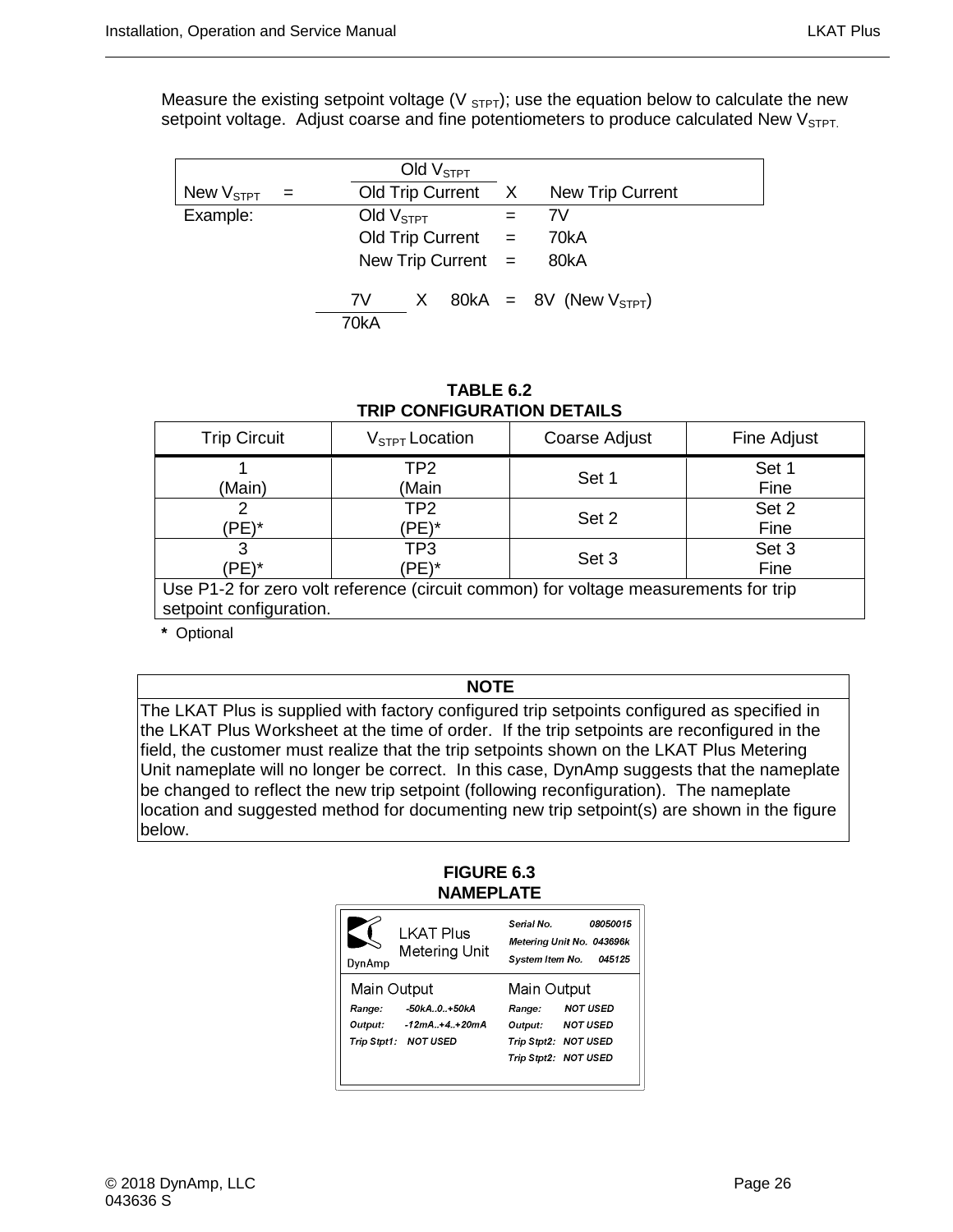# <span id="page-40-0"></span>**6.10 EARTH GROUNDING**

Many local electrical codes require non-conducting metal parts of electronic equipment to be connected to Earth Ground for safety reasons. This connection is intended to prevent electrical shock if the Input Mains Line voltage is accidently connected to normally nonconducting metal parts of the equipment. In a failure where the chassis is accidently connected to Mains Line voltage, current will flow via the connection to Earth. This in turn will trip the protective circuitry on the Mains Line.

Here is a detailed description of the Earth Ground connection path (See Figure 6.4):

- 1. The BLK and WHT wires of the Input Power Cable Assembly are connected by the customer to Mains Power. The GRN wire may or may not be connected to Earth Ground, depending on the local electrical code where the LKAT equipment is installed.
- 2. CONN4F is the connector end of the Input Power Cable Assembly. CONN4F contacts are connected  $BLK =$  Contact "A" (LINE or  $+VDC$ ), WHT = Contact "C" (NEUTRAL or -VDC) and GRN = Contact "E" (Earth Ground).
- 3. CONN4F mates with the front side of CONN4M flanged connector on the Metering Unit Enclosure.
- 4. On the back side of CONN4M, its contacts terminate one end of the Input Power Harness.
- 5. Plug P5 terminates the other end of the Input Power Harness. P5-4 is the Earth Ground conductor
- 6. Plug P5 mates with Receptacle P5 on the Power Supply PC Board Assembly.
- 7. Receptacle P5 is soldered to copper foil traces on the Power Supply PC Board Assembly.
- 8. The copper trace connected to P5-4 makes electrical contact with the steel standoff inserts of the steel PCB mounting bracket.
- 9. The PCB mounting bracket makes electrical contact to the metering unit steel panel via the (4) steel mounting screws used to secure the PCB mounting bracket to the panel.

# **IMPORTANT NOTE**

There is no electrical connection from any part of the LKAT Main PCB or its optional daughter PCBs to Earth / Chassis ground or the steel PCB mounting bracket or panel. There is no electrical connection between the steel PCB mounting bracket or panel to Earth Ground.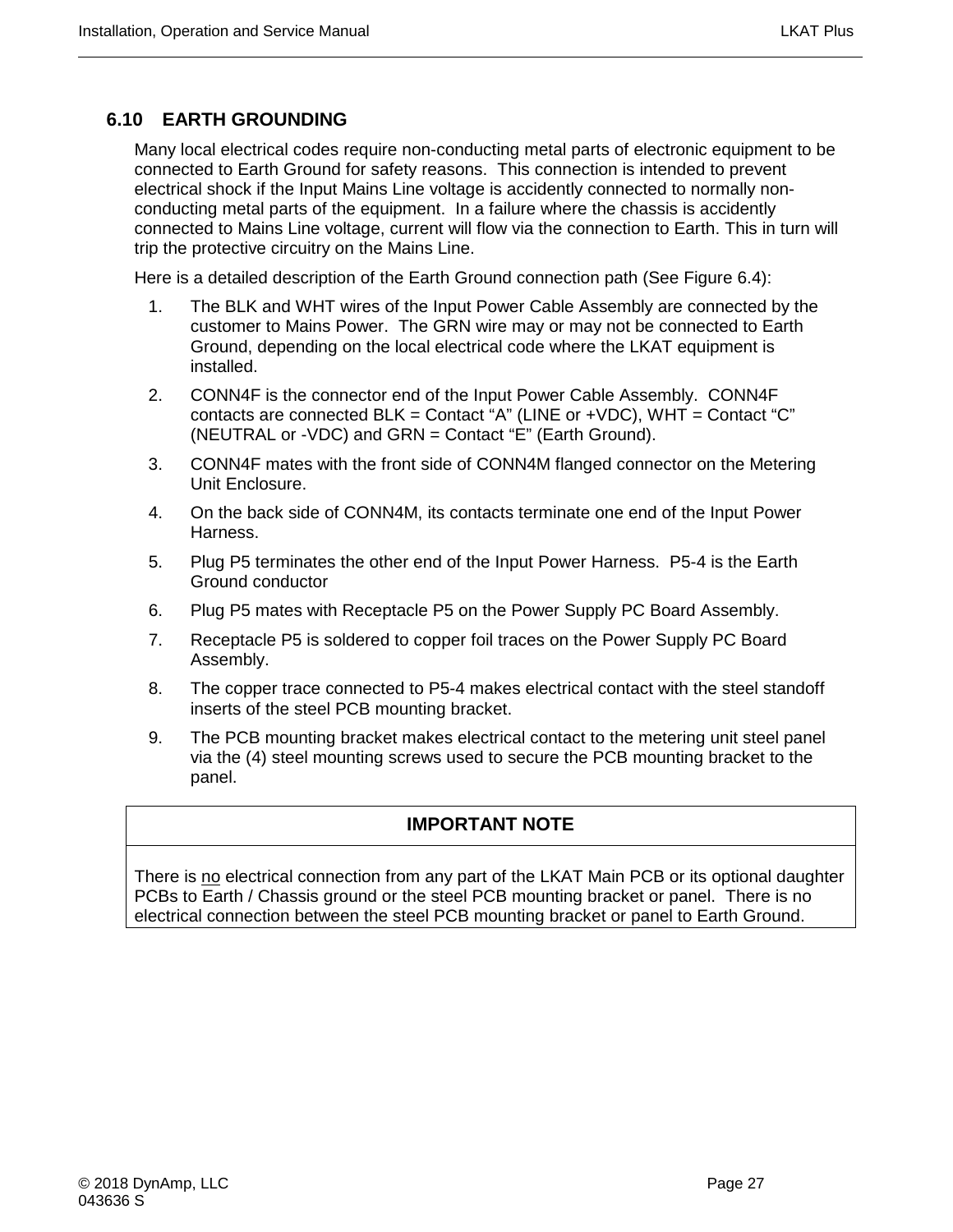

**FIGURE 6.4 METERING UNIT EARTH GROUND CONNECTIONS**

# <span id="page-41-1"></span><span id="page-41-0"></span>**6.11 CONFIGURING THE LOW PASS FILTER**

The LKAT Plus System includes a two pole configurable low pass filter. This filter may be enabled without affecting the scaling of the output in the pass band. The frequency response of the LKAT Plus without the low pass filter activated is shown in Figure 3.1.

Refer to the Main pc board assembly drawing at the end this manual.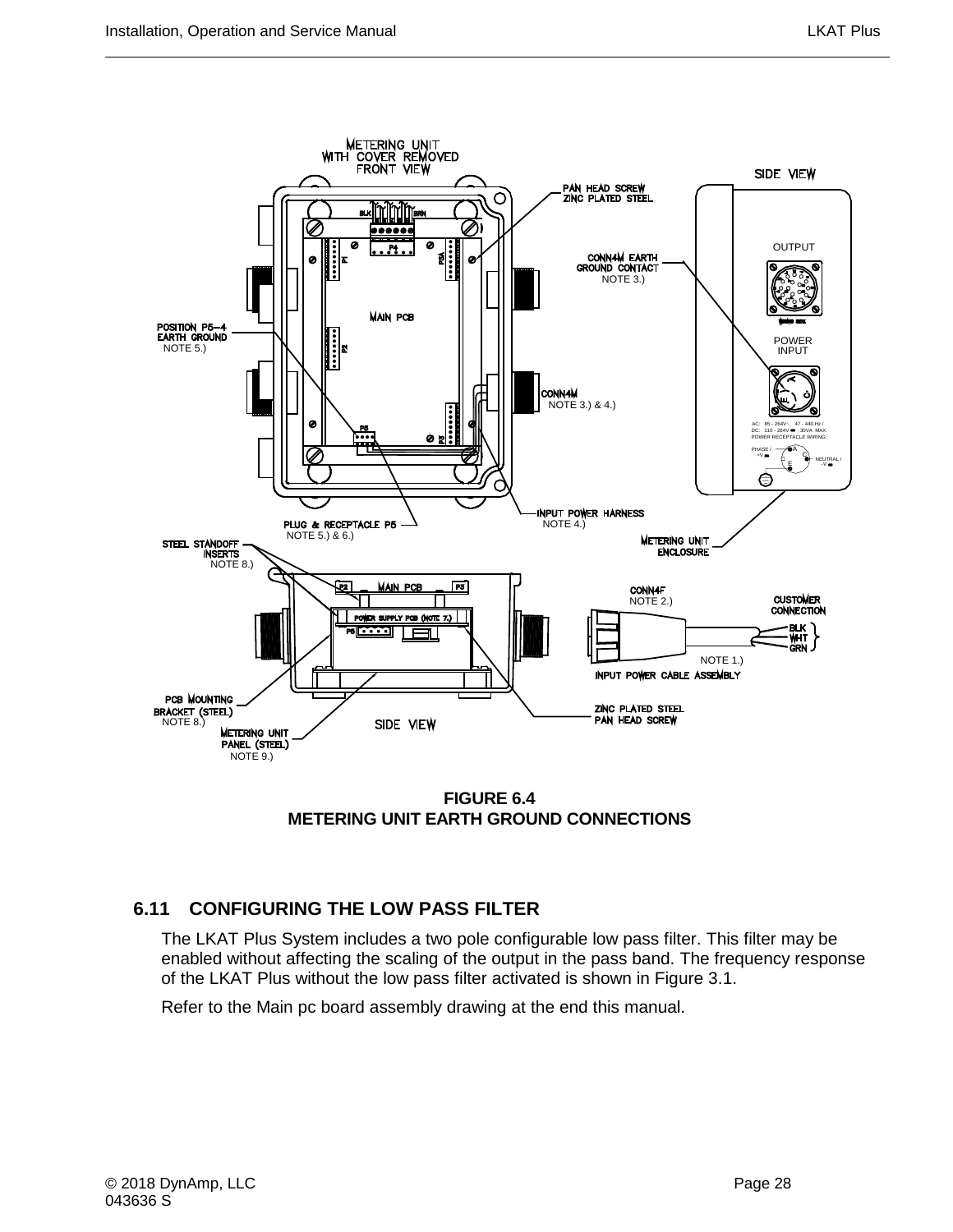### <span id="page-42-0"></span>**6.12 "FAILSAFE" / "NON-FAILSAFE" CONFIGURATION**

The LKAT Plus System relay outputs are failsafe as factory configured. When the system is energized, all relay coils are energized and all contacts change state; that is, open contacts close and closed contacts open. During any alarm condition, relay coils de-energize, which changes the state of the relay contacts.

In the failsafe configuration, loss of input power to the LKAT Plus Metering Unit de-energizes the alarm relay coils. This causes the relay contacts to change state and indicate an alarm condition.

For some applications, the user requires that Trip1 to be "non-failsafe". That is, the system should not produce an alarm when there is loss of input power. Alarm conditions other than loss of input power must continue to result in an alarm. Trip1 relay contacts can be configured for Non-failsafe operation. AD relay contacts are failsafe only. Trip2 and Trip3 relay contacts (present on optional PE PCB assembly) are failsafe only.

Table 5.3 shows the status of the LKAT Plus alarm relay contacts. The alarm relay contact condition is shown as it exists at the customer connections to the Metering Unit.

<span id="page-42-1"></span>To convert the LKAT Plus System Trip1 to non-failsafe operation requires modification of the Main pc board assembly, and modification of an internal wiring harness. Contact factory.

#### **TABLE 6.3 LKAT2 ALARM RELAY STATUS**

| <b>Non-Failsafe Metering Unit Configuration</b> |                    |                            |                           |                                            |  |  |  |  |
|-------------------------------------------------|--------------------|----------------------------|---------------------------|--------------------------------------------|--|--|--|--|
| Alarm<br>Name                                   | <b>Contact Set</b> | <b>POWER</b><br><b>OFF</b> | POWER ON<br><b>NORMAL</b> | POWER ON<br><b>ALARM</b><br><b>TRIPPED</b> |  |  |  |  |
| Trip2                                           | P9-6 to P9-8       | Closed                     | Open                      | Closed                                     |  |  |  |  |
|                                                 | P9-6 to P9-7       | Open                       | Closed                    | Open                                       |  |  |  |  |
| Trip3                                           | P9-3 to P9-5       | Closed                     | Open                      | Closed                                     |  |  |  |  |
|                                                 | P9-3 to P9-4       | Open                       | Closed                    | Open                                       |  |  |  |  |
| Trip1                                           | P3-6 to P3-8       | Open                       | Open                      | Closed                                     |  |  |  |  |
|                                                 | P3-6 to P3-7       | <b>Closed</b>              | Closed                    | Open                                       |  |  |  |  |
| <b>AD</b>                                       | P3-3 to P3-5       | Closed                     | Open                      | Closed                                     |  |  |  |  |
|                                                 | P3-3 to P3-4       | Open                       | Closed                    | Open                                       |  |  |  |  |

(As found at Customer Connection to Metering Unit)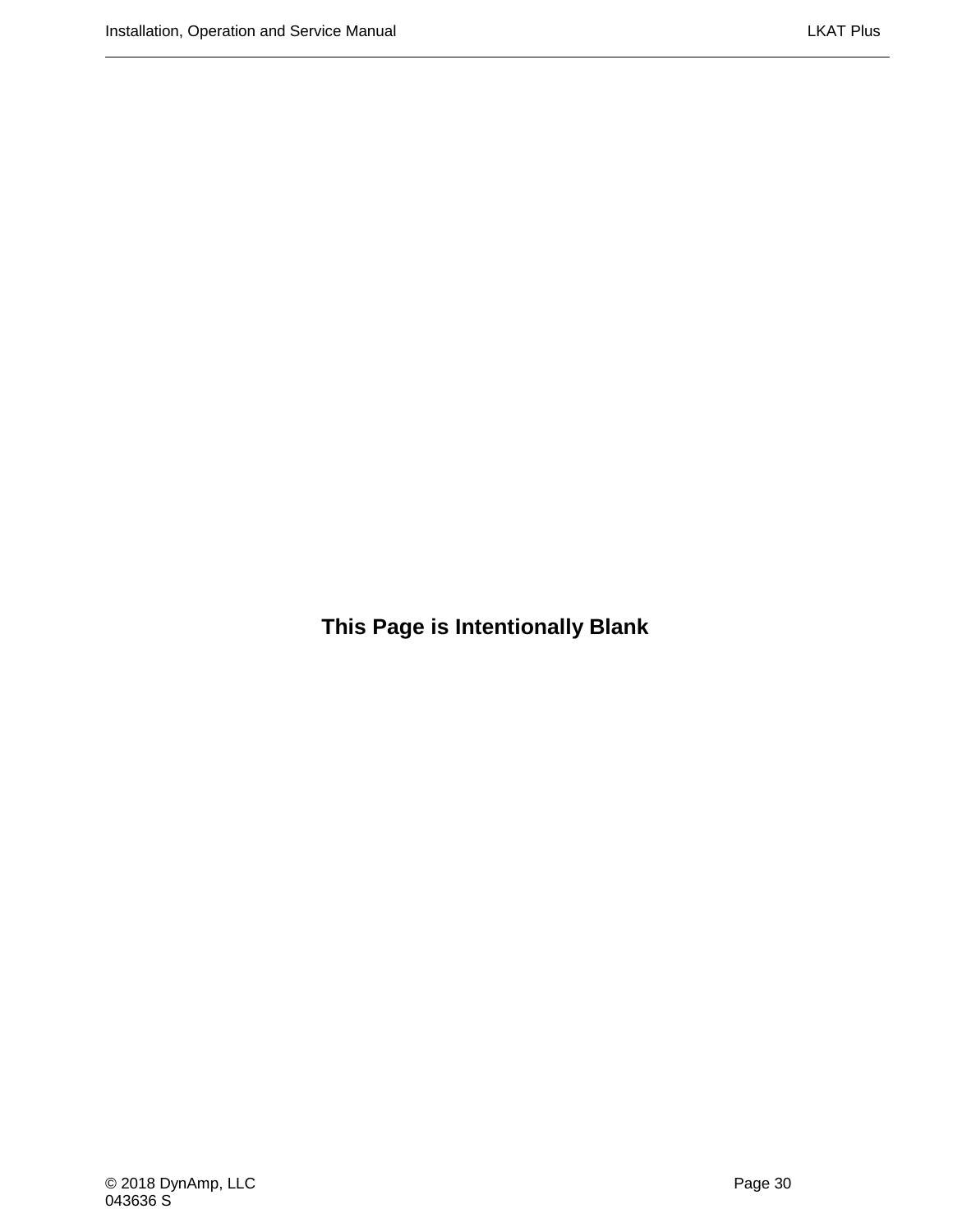# <span id="page-44-0"></span>**7. MAINTENANCE & SPARE PARTS**

# <span id="page-44-1"></span>**7.1 PERIODIC MAINTENANCE**

As is true with any electronic system, proper maintenance will tend to prolong the service life. DynAmp, LLC recommends the following program be performed at the recommended interval to prevent or detect damage to the LKAT Plus System and to ensure reliable performance. Always use appropriate measures to correct any problems found. Following the suggested maintenance schedule may assist in early diagnosis of problem(s) to minimize repairs and down time.

### **IMPORTANT NOTE:**

If Main pc board LED D6 (AD Status LED) is illuminated RED and / or the status relay coil de-energizes, a fault condition may exist in the LKAT Plus electronics. When this occurs, the system may require immediate attention. Refer to "Troubleshooting Fault Indication", in the "Theory of Operation" section of this manual.

# <span id="page-44-2"></span>**7.2 ANNUAL MAINTENANCE**

Refer to the "Calibration" section of this manual for calibration intervals.

If possible, perform the steps described in section titled "SYSTEM CHECKOUT DURING TEMPORARY INSTALLATION" at least once per year to verify performance of the LKAT Plus system. This may help to prevent or detect damage to the system and to ensure reliable performance. Use appropriate measures to correct any problems found. If LKAT Plus System equipment is exposed to outdoor temperatures, DynAmp, LLC recommends these steps be performed during the hottest time of the year.

In addition, the following steps should be performed once each year as part of annual maintenance:

- 1. Visually inspect measuring head and interconnection cable for evidence of severe overheating, cracks, separation of bonded surfaces, or excessive corrosion. Record any suspect conditions.
- 2. Inspect and adjust the tension of the mounting clamp plungers as needed.
- 3. Visually inspect metering unit for evidence of severe overheating, corrosion, or condensation. Record any suspect conditions and take appropriate action.
- 4. Clean as necessary; remove any oil or grease with a mild detergent. Do not use abrasives or strong chemical solvents as they may damage the cables or erase the silkscreen markings from the metering unit.
- 5. Disconnect power to the system before servicing.

# **CAUTION**

To avoid the risk of shock and electrocution, always disconnect all cable assemblies before performing any cleaning on the metering unit.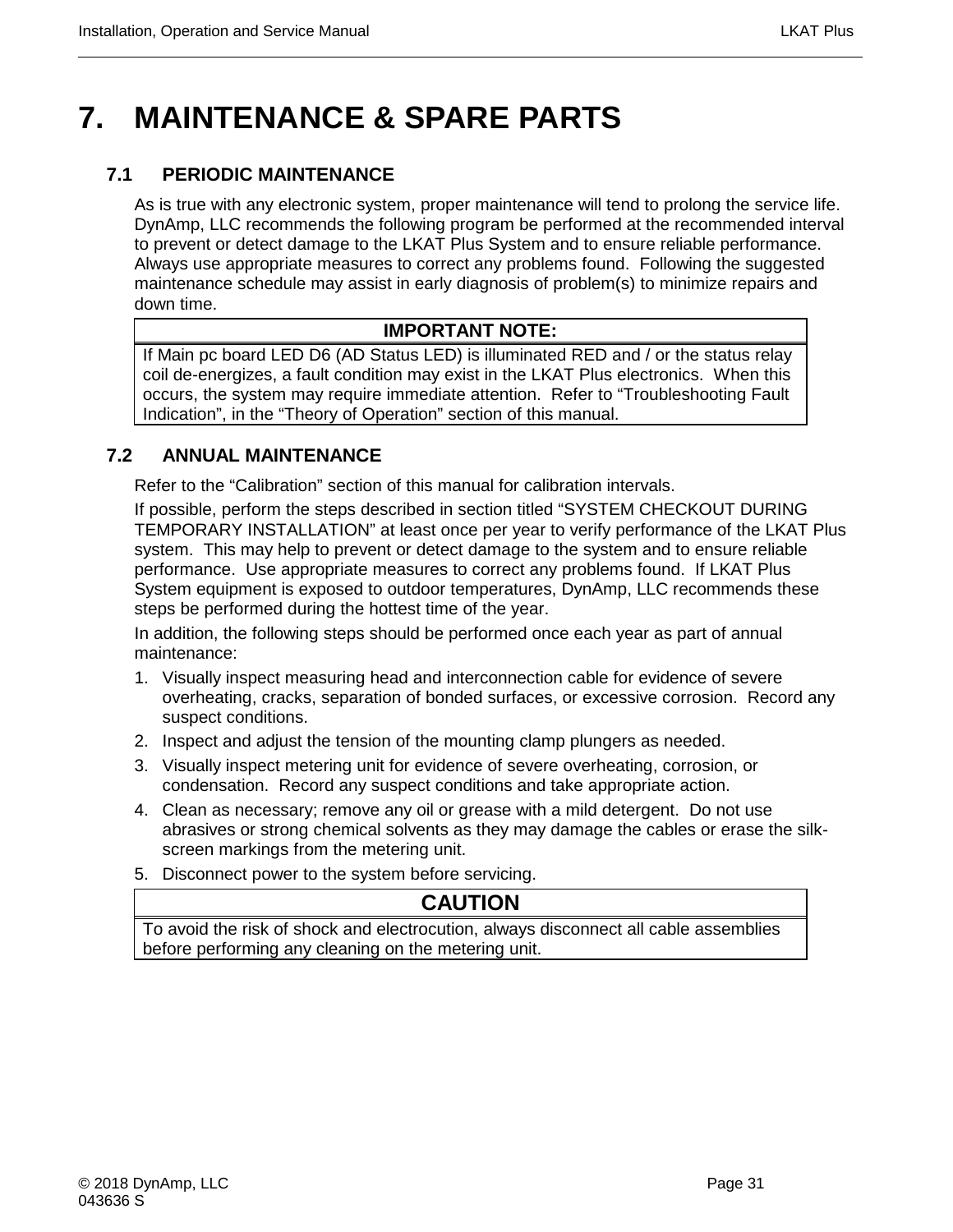# <span id="page-45-0"></span>**7.3 SPARE PARTS**

The following table lists the minimum recommended quantities for spare parts for the LKAT Plus system. As spares are used, replacements should be ordered. Since continuous operation of high-current measurement systems is often critical, stocking spare parts should be given high priority.

Some cable assemblies for the LKAT Plus System include circular connectors. Others use solder cup connectors assembled with adhesive-lined shrink tubing covering the connector shell. If connector(s) are severed from the associated cable assembly, field installable replacement connectors may be purchased. These connectors may also be installed after routing head interconnection cables in conduit. Over-molded replacement cable assemblies may be purchased for the power input and output cables. Head cable connector(s) must be replaced by field installable type(s), or with a new head. Refer to Spare Parts List Table 7.1

The LKAT Plus system measuring heads require special repair procedures and materials. However, the heads are very reliable and should require little or no repair over its service life. Please refer to the nearest authorized DynAmp, LLC service center for information on repairs.

Disconnect power to the system before servicing.

<span id="page-45-1"></span>

| <u>UI AILI AILIU LIU </u>                                   |                    |                |
|-------------------------------------------------------------|--------------------|----------------|
| <b>DESCRIPTION</b>                                          | <b>ITEM</b><br>NO. | QUAN.          |
| Fuses, 2A 250V Slo-Blo 5mm x 20mm<br>$(5 \text{ per box})$  | 43054              | 1 box          |
| Clamp Assembly, LKAT Plus Mounting (includes 2 plungers)    | 43750              | 2              |
| Plunger, LKAT Plus mounting 10-28 x 1" body, 1/8" hex drive | 43281              | $\overline{2}$ |
|                                                             |                    |                |
| Spare System (Head & Metering Unit calibrated as system)    |                    | 1              |
| Metering Unit                                               | $\star$            |                |
| Head                                                        | $\star$            |                |

**TABLE 7.1 SPARE PARTS LIST**

\* Item number same as original system head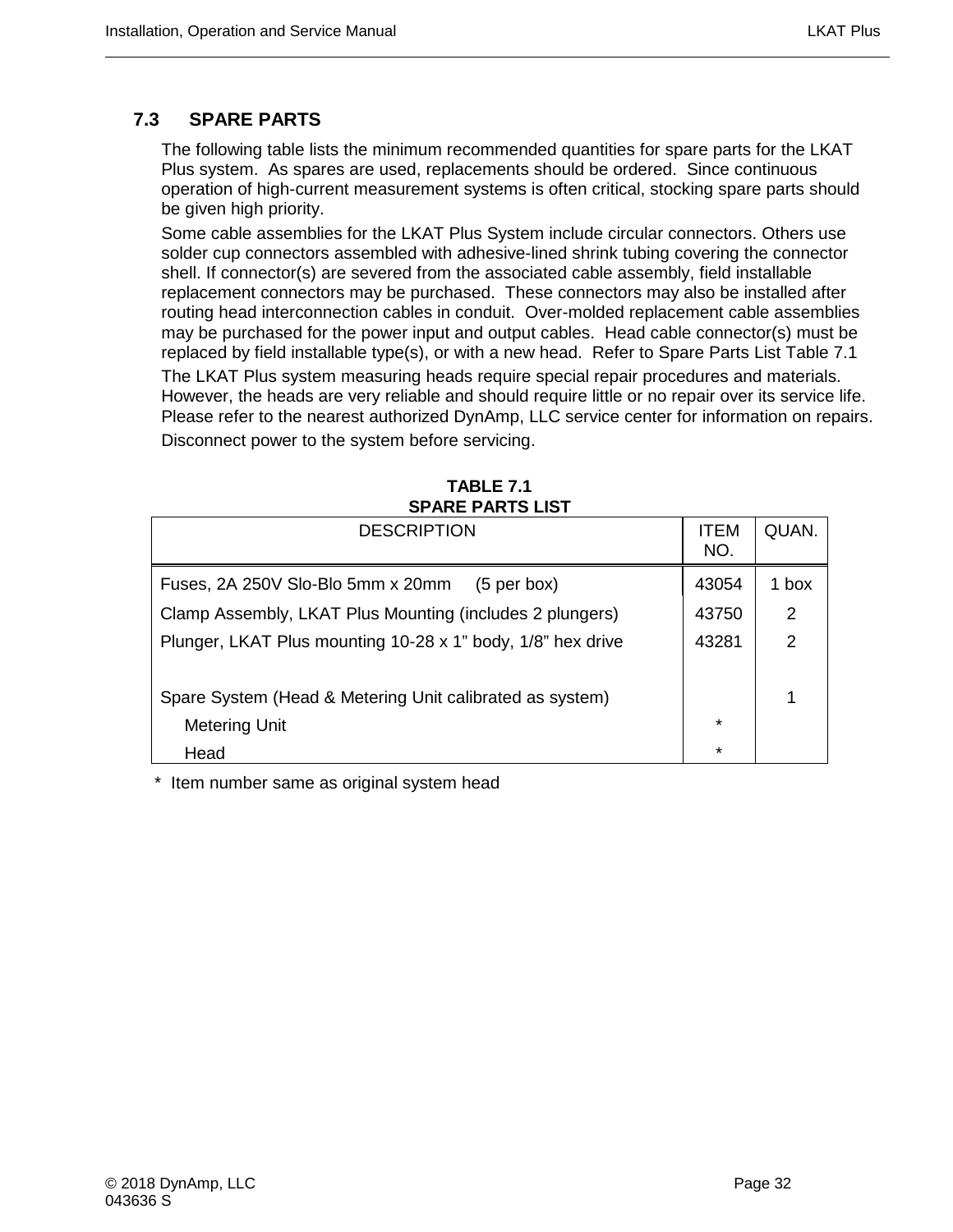# <span id="page-46-1"></span><span id="page-46-0"></span>**8. TECHNICAL BULLETINS**

#### **TABLE 8.1 TECHNICAL BULLETINS LIST**

| <b>NUMBER</b> | <b>SUBJECT</b>            | <b>TITLE / DESCRIPTION</b>                                        |
|---------------|---------------------------|-------------------------------------------------------------------|
| 120131        | Non-Failsafe<br>Operation | Converting LKAT Alarm Relay Contacts to Non-Failsafe<br>Operation |